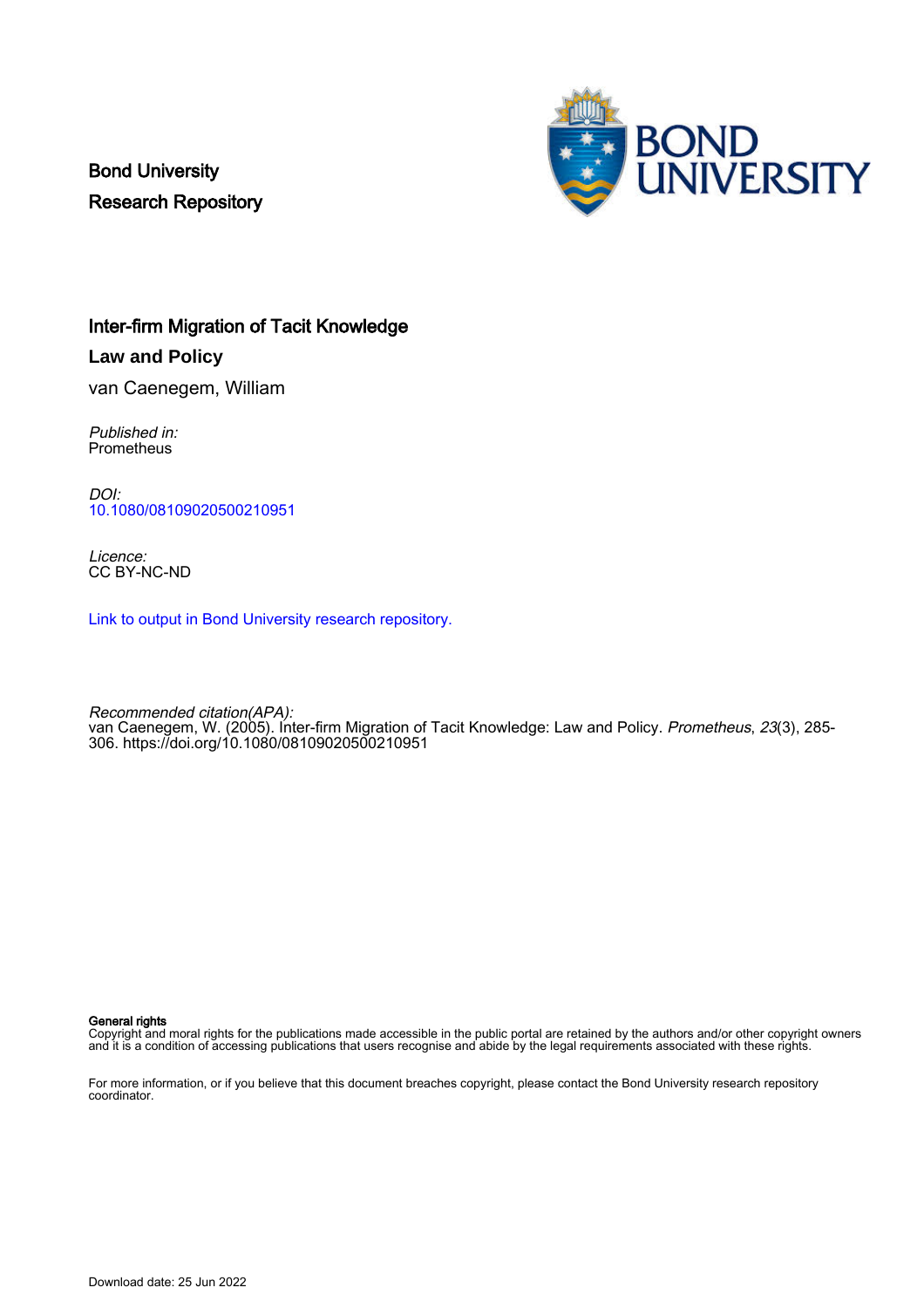#### INTER-FIRM MIGRATION OF TACIT KNOWLEDGE: LAW AND POLICY

William van Caenegem[∗](#page-1-0)

ABSTRACT - *Much knowledge is diffused by the exchange of property rights in intangibles. But tacit knowledge, not being subject to property rights, is instead diffused by migration of knowledgeable individuals between firms. The law impacts significantly on this diffusion mechanism, in particular those rules that determine the use individuals may make of their tacit knowledge after migration to a different firm. The general principle underlying the relevant law is that individuals are free to migrate with all their tacit knowledge. Nonetheless there are some narrow exceptions to this principle. That these exceptions remain narrow and carefully policed by the courts is important because imposing too many restraints on use of tacit knowledge post-term would have a negative impact on real innovation*.

## INTRODUCTION

-

Literature concerning the relationship between law and technological innovation tends to focus on property markets for intangibles. Proprietary rules in intellectual property statutes convert knowledge into a tradeable commodity, and thus contribute to the construction of markets for intangibles. By the operation of such markets, diffusion of proprietary knowledge occurs.

But this focus on proprietary systems masks the fact that much knowledge is not and/or cannot be covered by patent rights which are dependent on codification and recording. A very significant proportion of such non-proprietary knowledge is tacit<sup>[1](#page-1-1)</sup>, ie it only exists in the minds of individuals.

<span id="page-1-1"></span><span id="page-1-0"></span><sup>∗</sup> LLM (Cantab), PhD (Cantab), Professor of Law, Bond University. My thanks to Peter Hall and his colleagues Max Tani, Garrett Upstill and Gary Lea at the UNSW/ADFA in Canberra and also to Peter Drahos of RSSS at ANU for helpful comments and discussions. The Faculty of Law at Bond University, Gold Coast, Queensland funded the invaluable help of my research assistant, Annie Gagne. <sup>1</sup> See Michael Polanyi, *Personal knowledge: towards a post-critical philosophy,* Rutledge and Keegan Paul, London, 1958; and M. Polanyi, 'The logic of tacit inference', *Philosophy,* 41, 1966, pp. 1-18.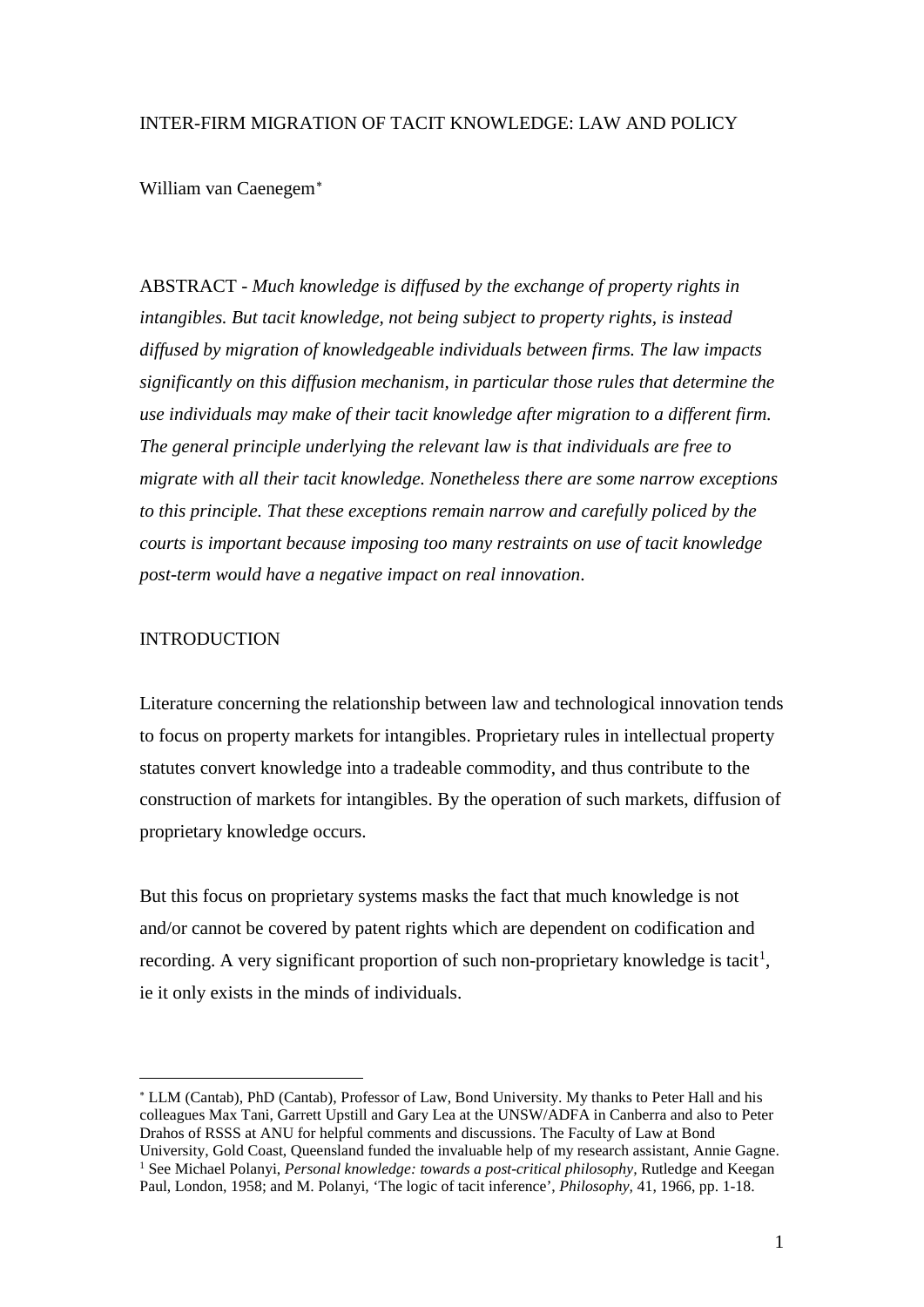Such tacit knowledge is not diffused by way of property-based exchanges, but by migration of individuals between firms. In other words, it is the labour market rather than the property market for intangibles that is the principal mechanism for the diffusion of tacit knowledge.

The market for individuals with tacit knowledge is regulated by labour law, but it is also influenced by trade secrets law and contract. These areas of law in particular combine to circumscribe the rights that employees and firms have to use their tacit knowledge when they migrate between firms. They thus significantly affect inter-firm tacit knowledge migration itself.

#### *Legal mechanisms encouraging knowledge diffusion*

The policy settings expressed in the rules of intellectual property law rest on theoretical assumptions about knowledge goods. Drahos has expressed these in the following terms: 'Such goods are typically defined in terms of two qualities: nonrivalry consumption and non-excludability. Knowledge is perhaps the quintessential public good and there has long been a fundamental debate about how best to ensure its development and distribution'[2](#page-2-0) .

However, the tacit/codified knowledge taxonomy compels us to review these assumptions, because *tacit* knowledge is arguably not non-excludable. Whether or not to share tacit knowledge – that is, knowledge that exists only in the mind – is a decision wholly within the power of the knowledgeable individual; others are a priori excluded from it. Nobody gains access to an idea in an individual's mind without her cooperation.

In other words, tacit knowledge has by nature more of the characteristics of a private good. We shall see below that the law applicable to tacit knowledge implicitly recognises this. But why then have we come to describe knowledge as a public good?

<span id="page-2-0"></span> <sup>2</sup> P. Drahos 'The regulation of public goods', *Journal of International Economic Law*, 7, 2, 2004, pp. 321-399, p. 321.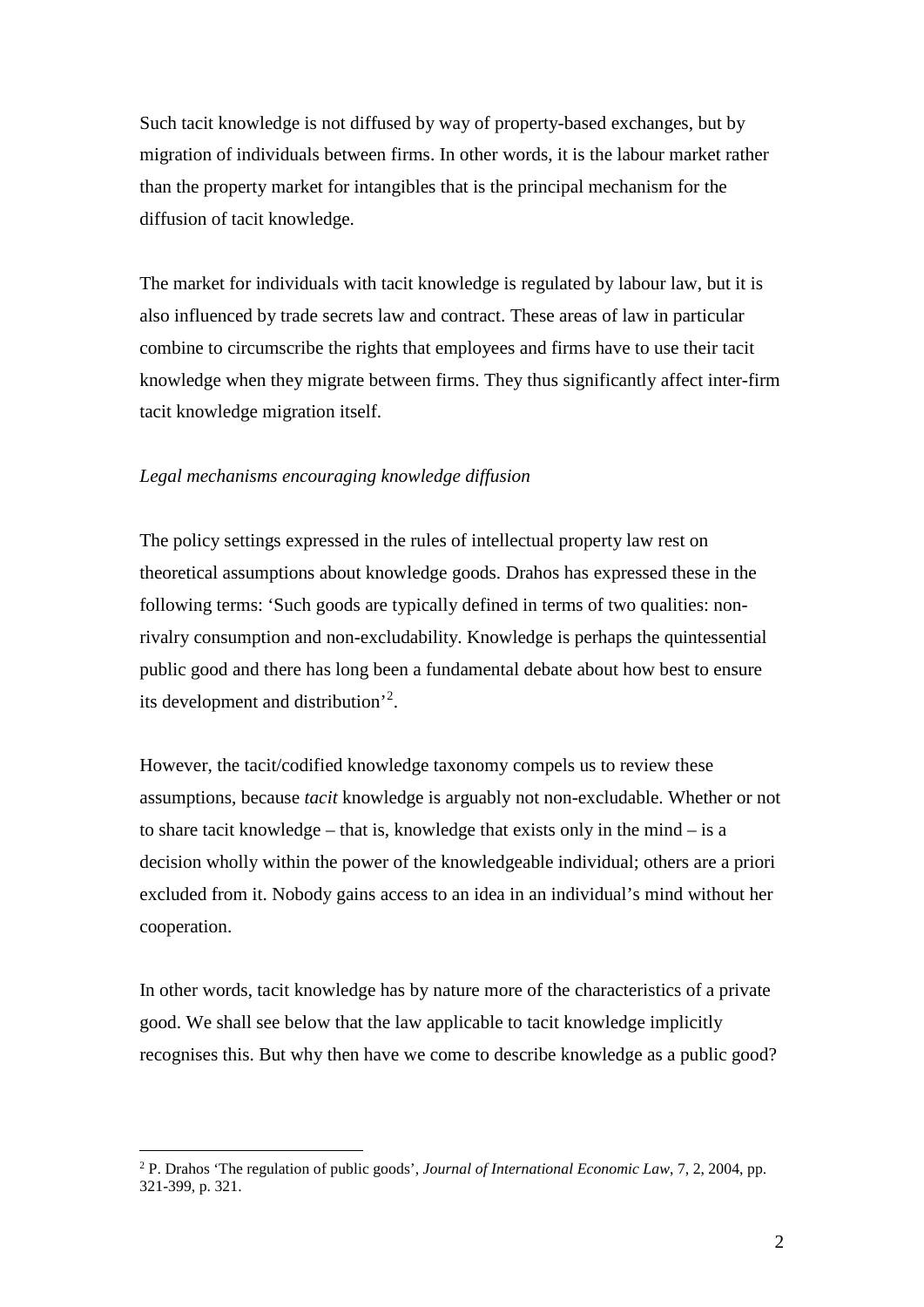First, social and cultural norms came to favour and provide diverse incentives for the expression, recording and diffusion of knowledge (eg by universal free compulsory primary education); and secondly, if knowledge is to be put to any practical use, its publication is often unavoidable. In other words, if the knowledge holder is to derive a practical benefit from her knowledge, she will often be unable to avoid codifying and recording or embodying it, and thus diffusing it<sup>[3](#page-3-0)</sup>. Where society is attuned to the possibilities of the practical applications of knowledge<sup>[4](#page-3-1)</sup>, this codification and recording imperative will amount to a very strong dynamic<sup>[5](#page-3-2)</sup>. And once knowledge is codified and recorded or embodied, it indeed has the characteristics of a public good. It is in those circumstances that patent law intervenes to mitigate its public good characteristics.

If we accept that tacit knowledge at least, or even *all* knowledge in origin, is by nature private, but we also presume that society benefits from the diffusion of knowledge, we may choose to rely on legal mechanisms that encourage disclosure. In a market economy such mechanisms will include measures that provide potential financial rewards or material benefits to the person who makes her knowledge public. Two institutional legal mechanisms of fundamental importance provide such reward. First, one that encourages diffusion of knowledge to society as a whole by a mechanism of codification, recording and disclosure. The incentive lies in the potential but uncertain rewards flowing from property rights (patents). Secondly, one that encourages

<span id="page-3-0"></span><sup>&</sup>lt;sup>3</sup> Mansfield refers to 'embodiment' to describe knowledge that is included in things rather than in codes: see Edwin Mansfield, *The economics of technological change*, Norton & Co, New York, 1968,

<span id="page-3-1"></span>p. 3-4, as referred to by Drahos in 'The regulation of public goods' (op. cit., p. 328). 4 See W. van Caenegem, 'Intellectual property and the idea of progress.', *Intellectual Property Quarterly* 3, 2003, p. 237.

<span id="page-3-2"></span> $5$  B. Ancori, A. Bureth, P. Cohendet point out that expansion of the codified knowledge base is often seen as the key characteristic of the development of modern economies and this has 'contributed to the legitimation of the approach whereby the analysis of knowledge is restricted to its codified form.' ('The economics of knowledge: the debate about codification and tacit knowledge', *Industrial and Corporate Change*, 9, 2, 2000, pp. 255-287 at p. 256). They maintain this view is challenged by evolutionary economists and others who '[…] highlight the importance of the learning processes by which knowledge is produced and underline its contextual features. Even the most codified knowledge – scientific knowledge – cannot systematically be transferred […] scientific knowledge is not diffused; it is replicated with high costs, because what is [sic] replicates are the structures of research […] and not the results themselves' (at 257). Roberts also criticises the focus on codification: '[K]knowledge is distinct from information; indeed, it is more than information, since it involves an awareness or understanding gained through experience, familiarity or learning. […] Knowing is an active process that is mediated, situated, provisional, pragmatic and contested.' (J. Roberts, 'The drive to codify: implications for the knowledge-based economy*', Prometheus*, 19, 2, 2001, pp. 99-116 at p. 110; citing F. Blackler, 'Knowledge, knowledge work and organizations: an overview and interpretation', *Organization Studies*, 16, 6, 1995, pp. 1021- 1046).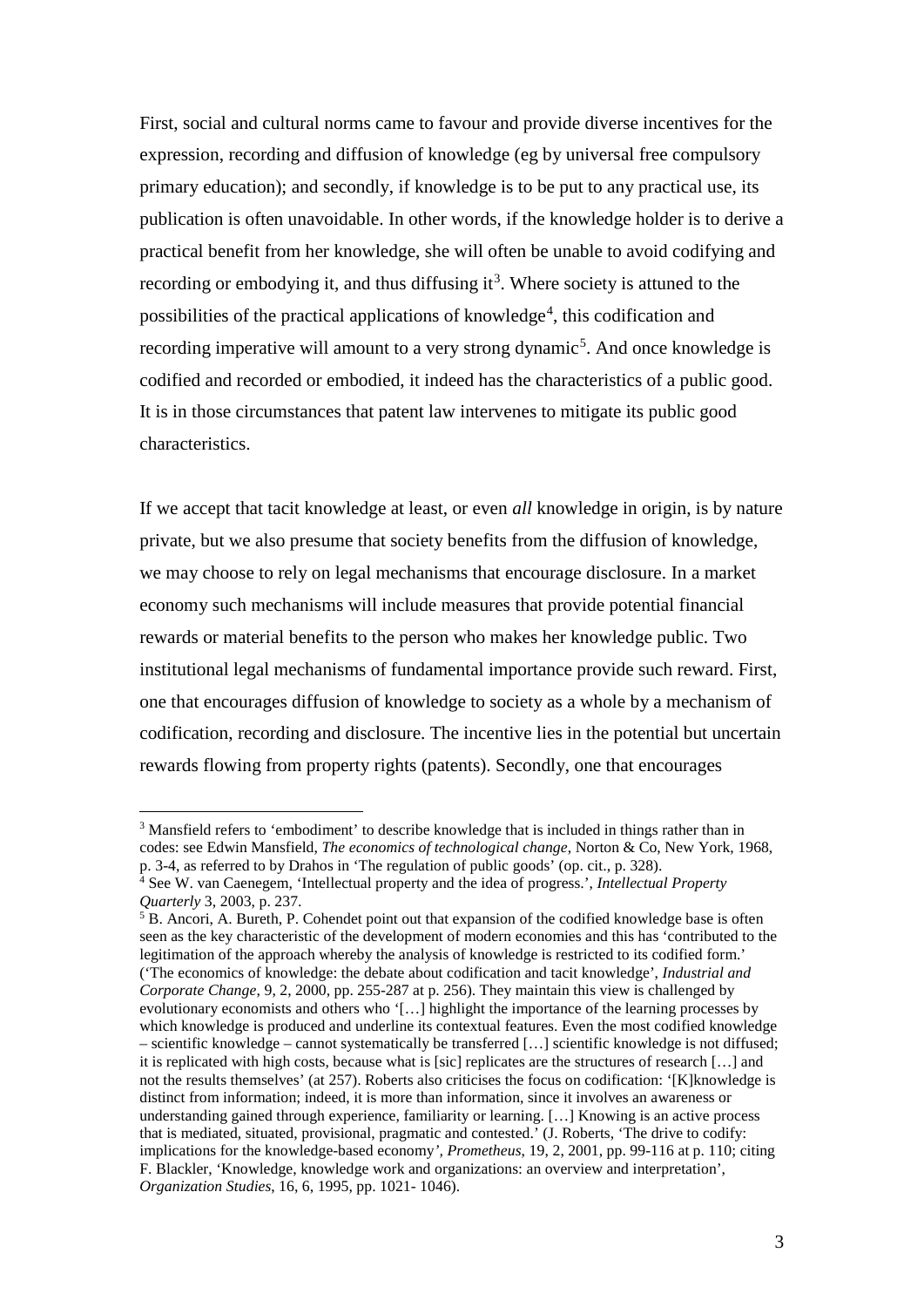disclosure of knowledge by individuals to a firm on the basis of a contractual bargain, permitting the commercial exploitation of the knowledge disclosed<sup>[6](#page-4-0)</sup>. The firm has complimentary resources and organisational skills that allow it to make efficient use of the tacit knowledge so disclosed.

Codification and recording is not an essential requirement of the latter mechanism. It operates on the basis of an enforceable contractual bargain: an obligation to reveal tacit knowledge is assumed in return for a largely predetermined reward<sup>[7](#page-4-1)</sup>. The size of potential rewards (salary etc) for disclosure of knowledge by individuals to firms is determined by the competitive operation of labour markets, rather than by the operation of property markets for intangibles.

The hypothesis underlying this article is that this market, and the legal rules and principles that underpin tacit knowledge migration on the basis of its constituent transactions, are at least as significant in terms of knowledge diffusion, as those IP laws framing the property market for intangibles. This article further posits that the law in this area should be structured so as not to obstruct tacit knowledge migration between firms<sup>[8](#page-4-2)</sup>.

## *The basic legal principle: free migration of tacit knowledge*

<span id="page-4-0"></span> <sup>6</sup> See on the balance between intra-firm incentive and external incentive to create, B. Holmstrom, P. Milgrom, 'The firm as an incentive system', *The American Economic Review,* 84, 4, 1994, p. 972-991. The authors point out that inventive or creative work demands a relatively high degree of autonomy and freedom of action, as well as communication, which tends to sit badly with the nature of internal organisation, and better with external contracting. In commenting on the choice between internal procurement and external contracting, they point out that the former usually involves supervision, use of firm resources and fixed wages, whereas the latter tends towards freedom of action, use of tools by the contractor and payment on the basis of what is supplied: at p. 972.

<span id="page-4-1"></span> $<sup>7</sup>$  Naturally employment is not the only organisational structure an individual can opt for when</sup> undertaking inventive activity; independent work as an external contractor is the principal alternative. The standard consideration for an employee is salary, which is relatively inflexible, and Holmstrom and Milgrom ask whether it might constitute a sub-optimal incentive. They point out that '[..] the use of low-powered incentives within the firm, although sometimes lamented as one of the major disadvantages of internal organization, is also an important vehicle for inspiring cooperation and coordination.': op. cit. at p. 989. As to the advantages and disadvantages of organisation as a firm, and concepts of the firm, see D. Burk, 'Intellectual property and the firm', *The University of Chicago Law Review*, 71, 2004, 3.

<span id="page-4-2"></span><sup>8</sup> Migration of tacit knowledge between firms can be on a non-competitive basis: see J. Gans, DH. Hsu, S. Stern, 'When does start-up innovation spur the gale of creative destruction?', *Rand Journal of Economics* 33, 4, 2002, pp. 571-586 (concerning cooperation vs competition approaches to knowledge creation).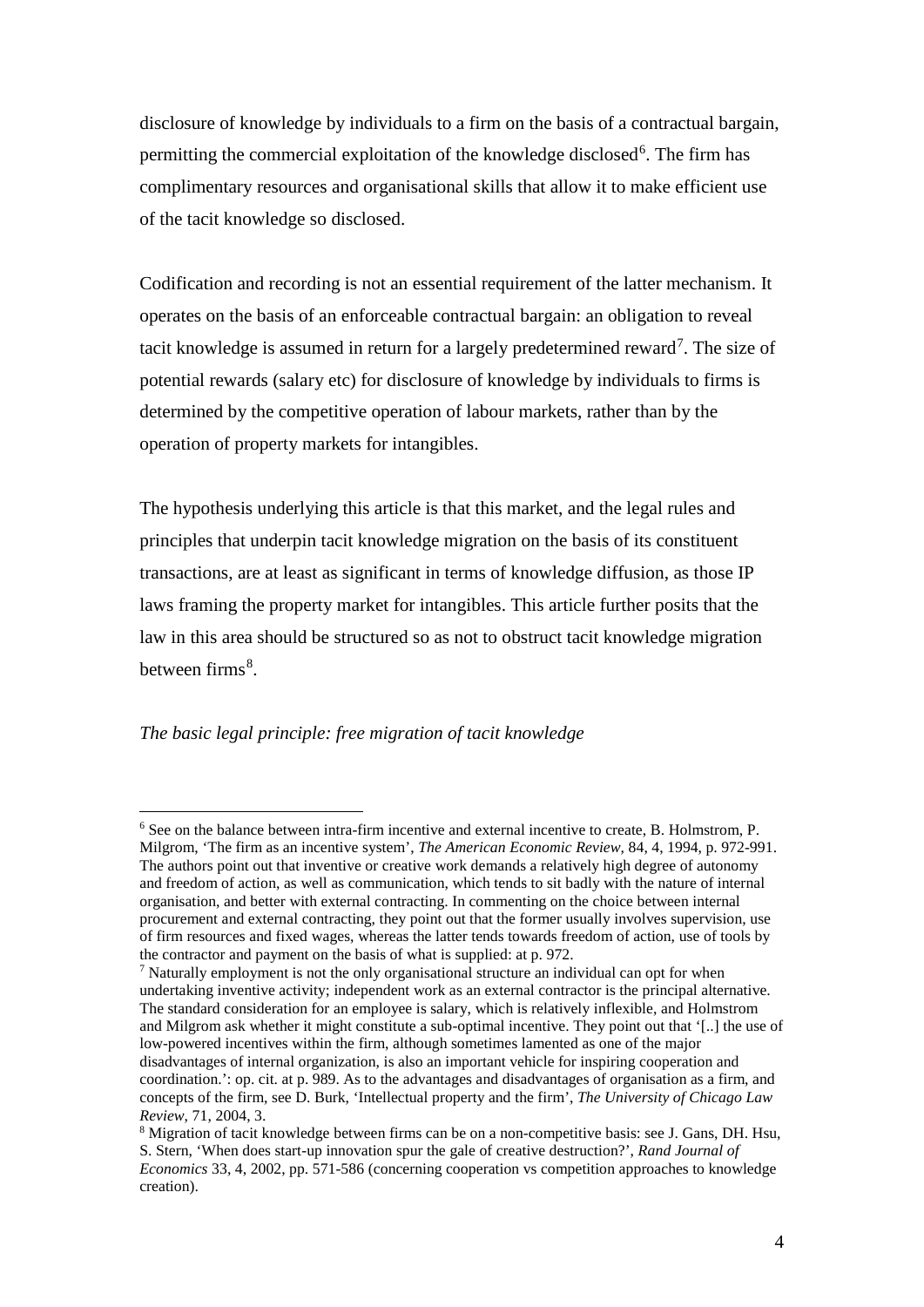The starting principle underpinning the relevant law is that tacit knowledge is an individual's private good. It is her own to exploit or disclose, *no matter how, when, where or from whom she has acquired or developed it*. As a consequence, she can freely undertake, in a contract of employment, to share all her tacit knowledge with a firm, without needing to account for it to any other organisation within which it may arguably originate. In other words, she is at liberty to migrate (with) her tacit knowledge between firms, free from legal restraints imposed by prior employers on its use in a new organisational context. Nor can restraints imposed on the receiving firm indirectly restrict her use of tacit knowledge.

There are certainly significant exceptions to this basic principle, based in equity and in contract. Firms *are* sometimes granted a remedy if they can trace a connection post-termination with certain specific tacit knowledge, if it has the legal character of a trade secret. Firms *are* sometimes able to enforce a contractual restraint on competition by an ex-employee, if it serves the purpose of protecting real trade secrets. However, these exceptions are ultimately limited to a very narrow category of case. I argue below that they do not significantly affect the operation of the fundamental principle.

The enduring strength of the latter is apparent from the vigilance with which the courts police attempts to derogate from it by way of contractual agreement. Contractual constraints on the freedom of an employee to work (trade), or provisions that attempt to cast the mantle of "trade secrets" over too much of what the employee knows will either be illegal or only enforceable in very limited circumstances.

Thus the normative environment does not generally encourage firms to take legal action against former employees over allegations of misuse of tacit knowledge. Firms may also be dissuaded by non-law related factors, of course. One such may be that the value of tacit knowledge decreases with de-contextualisation: in other words, there may be reduced complementarity between the tacit knowledge imported by the employee and the other (knowledge) assets of her new firm. If as a result the new firm generates lower returns from the employee's tacit knowledge, at least during an adjustment period, then the tacit knowledge migration of that employee poses less of a competitive threat.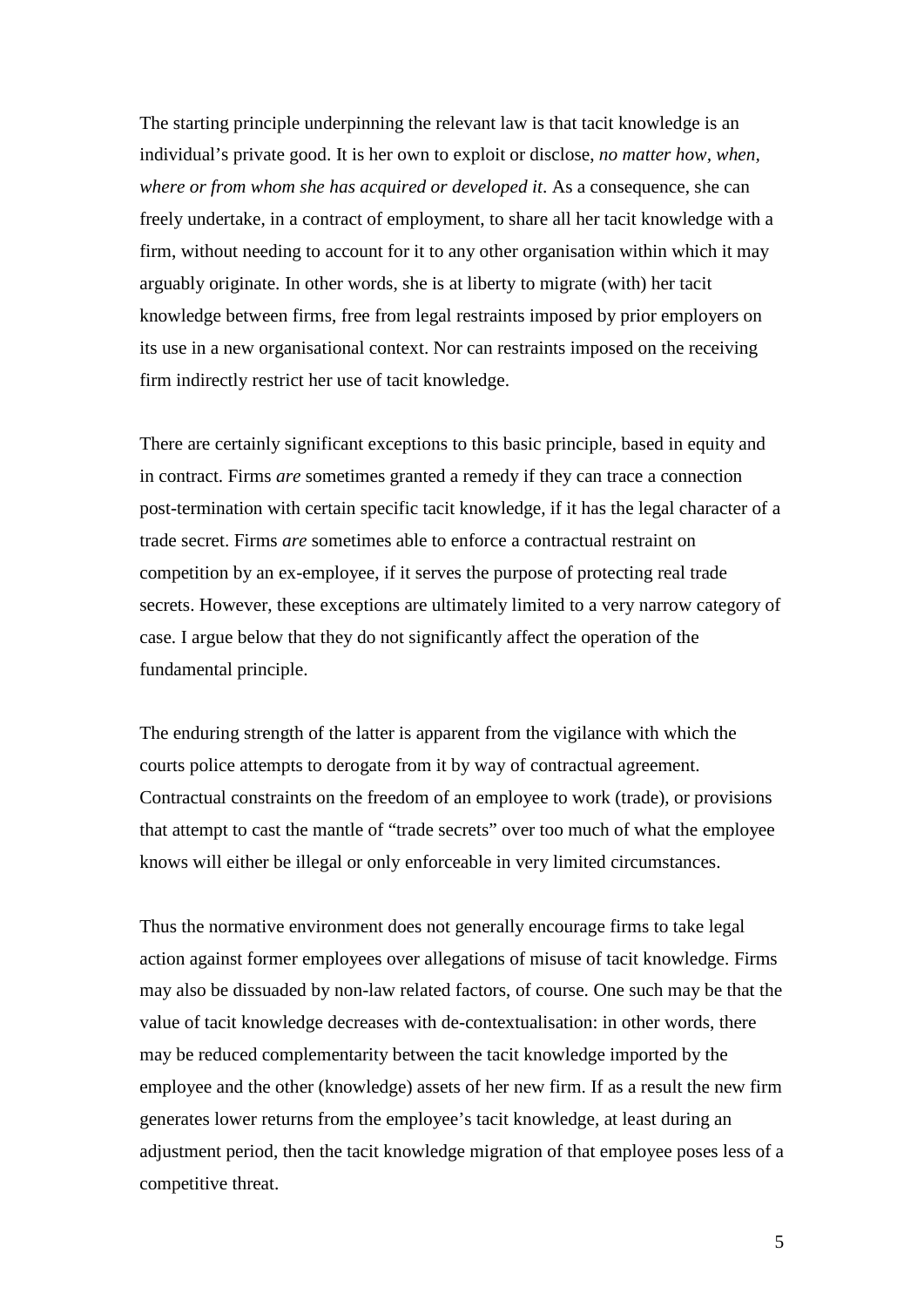Furthermore, firms may also perceive themselves to be as much winners as losers from weak controls over tacit knowledge post-term. Firms cannot legally appropriate returns from the exploitation of tacit knowledge once their employees migrate to other firms, but neither can their rivals. In other words, the law may enforce a rough equivalence between firms as learning organisations (employees importing and sharing knowledge), and firms as teaching organisations (employees exporting and transferring knowledge).

#### *The topic of this article*

Tacit knowledge escapes the dragnet of property rights, because the law consistently makes the acquisition of property rights in knowledge dependant on codification and inclusion in some external record from which it can be accessed and understood independently of the author or creator ('recorded knowledge'). By contrast, tacit knowledge is not recorded but contained in the mind of an individual. Not surprisingly therefore, the rules that affect the use and diffusion of tacit knowledge are related to obligations of fair conduct attaching to the relationship between firm and employee – obligations of good faith or fidelity, and of confidentiality. In other words, the relevant rules determine how persons with valuable knowledge *act*, rather than determining the relationship between a person and knowledge as a legally constituted object (or 'property').

From a systemic legal perspective, the most directly relevant legal rules of this kind fall into two broad categories. First, those rules affecting how employees deal with knowledge *during* their term of employment, in particular, how they communicate such knowledge to third parties and to what extent they are entitled to exploit it for a purpose inconsistent with that of their employers; and secondly, those rules affecting how employees deal with knowledge *after* the termination of their employment (below: 'post-term').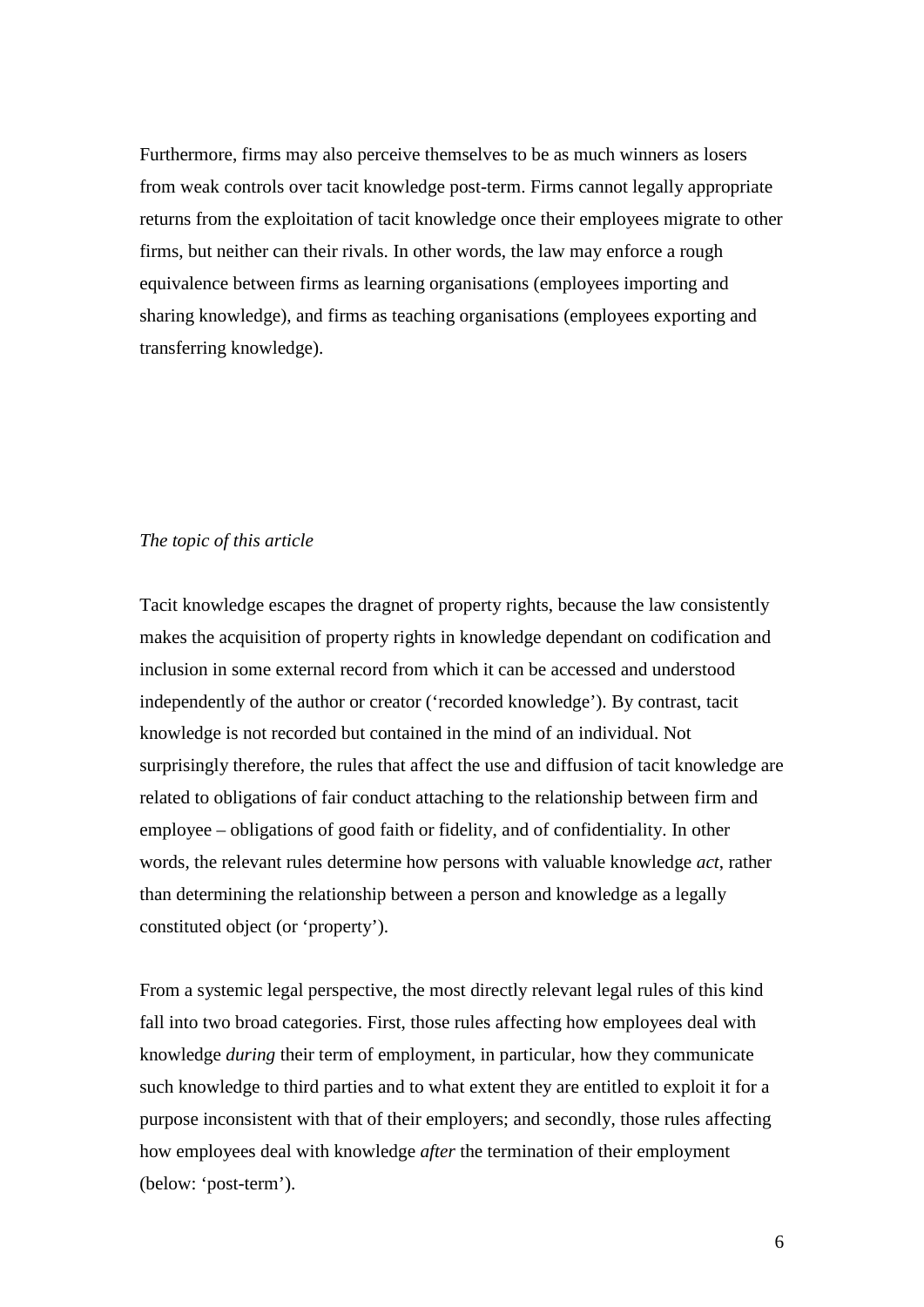However, in this article the focus is on sequential, not concurrent use of tacit knowledge. In other words, it does not focus on rules affecting the relationship between an employee and her present employer. The duty of fidelity that binds an employee to her present firm is stringent, since her obligation not to use her knowledge in competition with her employer, although not absolute, goes to the heart of the bargain between them. There can hardly be a valid argument against the proposition that an employee should as a general rule not be allowed to share their tacit knowledge with rival firms during employment, or apply it to benefit such rivals. A fairly absolute prohibition on the diffusion of tacit knowledge during the currency of the contract of employment – which would normally take the form of concurrent rivalrous work – is therefore justified.

Rather, the focus here is on rules that affect employees' use and sharing of tacit knowledge accumulated during employment *after termination of the employment contract*. Those rules determine whether the migration of an individual to a new organisational environment, equates to a migration of all their tacit knowledge, without legal limitation or restraint. Those rules also provide a *partial* answer to the question 'how does the law affect the diffusion of tacit knowledge?'. *Partial*, because a conceptual distinction refines our field of study: of interest is not so much the migration of people between firms *per se*, but the concomitant migration of their tacit knowledge. The terms 'tacit knowledge migration' accurately describe the field of study, which remains within the traditional knowledge-focussed realm of intellectual property law. It is not concerned with other areas of law that might influence a person's decision to change firms, such as tax, severance law, general labour law etc.

### *Default rules and contractual variation*

The residual obligation of confidence of employees operates as an exception to the principle of free migration of tacit knowledge between firms. The right to bring an action for breach of confidence or 'trade secrets' entitles a firm in a very limited category of case to restrict the use or communication of clearly specified items of knowledge by ex-employees post-term. This general obligation is a default rule which can and often is enhanced by contractual means. Contract law principles recognise the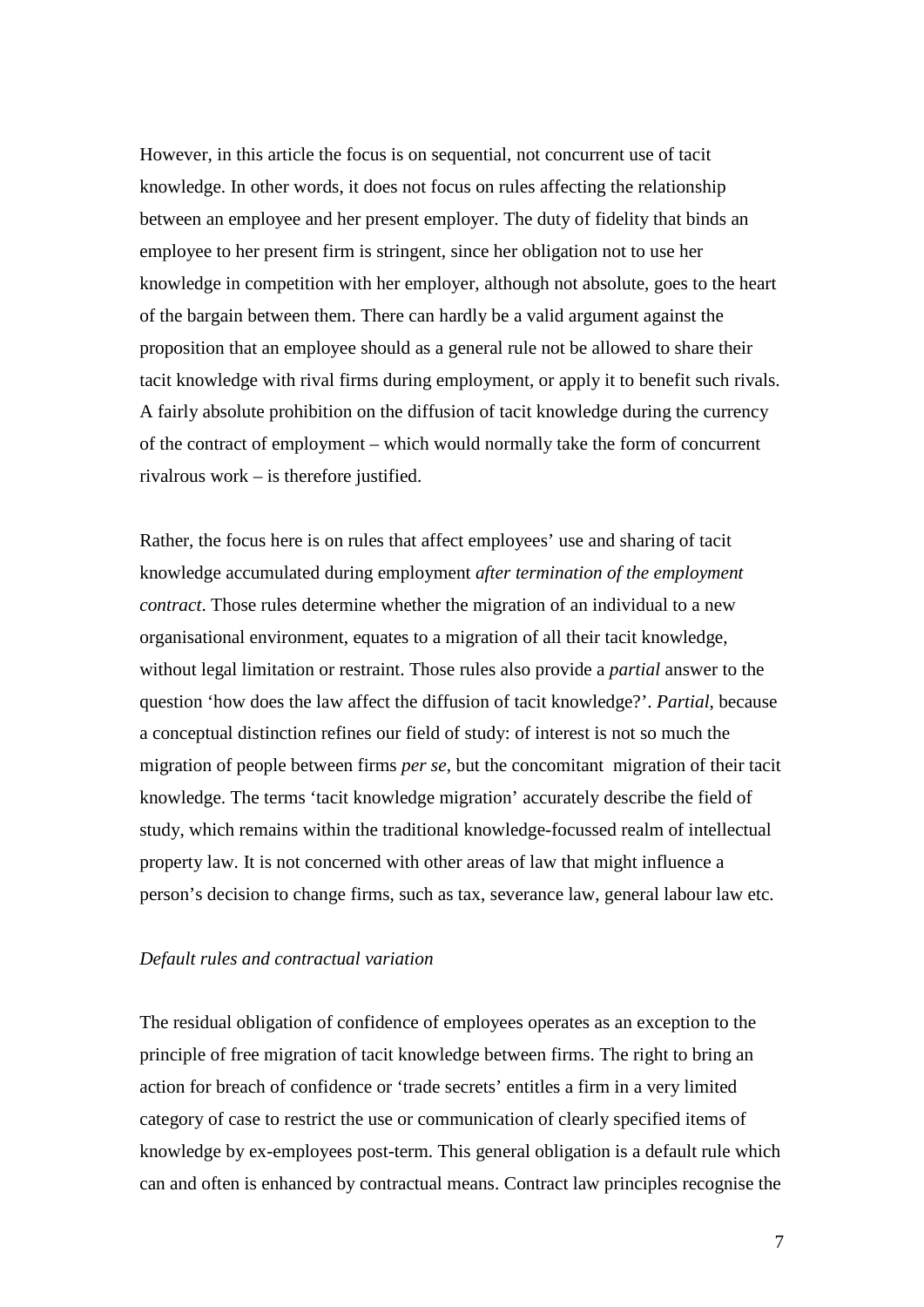enforceability of two kinds of provisions. First, restrictive covenants or non-compete clauses may entirely prohibit knowledgeable employees from migrating to new firms. However, they can only be enforced if the restriction on competition is reasonably required to protect trade secrets. And secondly, contractual provisions can purport to claim firm ownership of a wide range of knowledge in the guise of trade secrets. However, if the obligation covers an excessively broadly defined class of knowledge, even if acquired during the term of employment, it will not be enforceable in a court of law. These rules are considered in more detail in the second part of this article.

But first we must assess whether the starting principle of free tacit knowledge migration referred to above has a positive effect on innovation rates. This question is further examined below, after a more detailed investigation of the taxonomy of tacit and codified knowledge.

Clearly, in terms of innovation a balance will have to be struck between, on the one hand, the need for a firm to organise its complementary resources to permit the exploitation of an employee's tacit knowledge with optimal efficiency, and on the other hand, optimisation of the level of diffusion of tacit knowledge through employee mobility between firms. In the intellectual property market, a more efficient allocation of resources to knowledge creation is presumed to result from the free exercise of rational choice by consumers in the market for knowledge based goods, rather than from *a priori* allocation of resources to knowledge creation<sup>[9](#page-8-0)</sup>. By analogy optimal exploitation of tacit knowledge will result from two things: a firm's ability to adequately value an individual's tacit knowledge, and obtain the migration of that individual with all she knows<sup>[10](#page-8-1)</sup>; and the exercise of individuals' free choice as to the organisational context in which such exploitation will be optimal<sup>11</sup>.

<span id="page-8-0"></span> <sup>9</sup> Such allocation is characteristic of planned economies but also of public sector research; see concerning planned innovation, W. van Caenegem, 'Inventions in Russia: from Public good to Private property', *Australian Intellectual Property Journal*, 4, 1993, p. 232. For a consideration of a nonmarket approach, see S. Shavell S, T. van Ypersele, 'Reward versus intellectual property rights', *The Journal of Law and Economics*, 44, 2001, p. 525-547.

<span id="page-8-1"></span><sup>&</sup>lt;sup>10</sup> At the time of initial bargaining both employer and employee know relatively little about each other's tacit knowledge and trade secrets, which, as Merges points out at [23] is '[…] notoriously difficult to disclose […] in a bargaining context.': see R. Merges, 'The Law and Economics of Employee Inventions', *Harvard Journal of Law & Technology*, 13, 1999, pp. 1-54.

<span id="page-8-2"></span> $11$  A regulatory environment where migration between firms is not excessively restrained by other norms is presumed.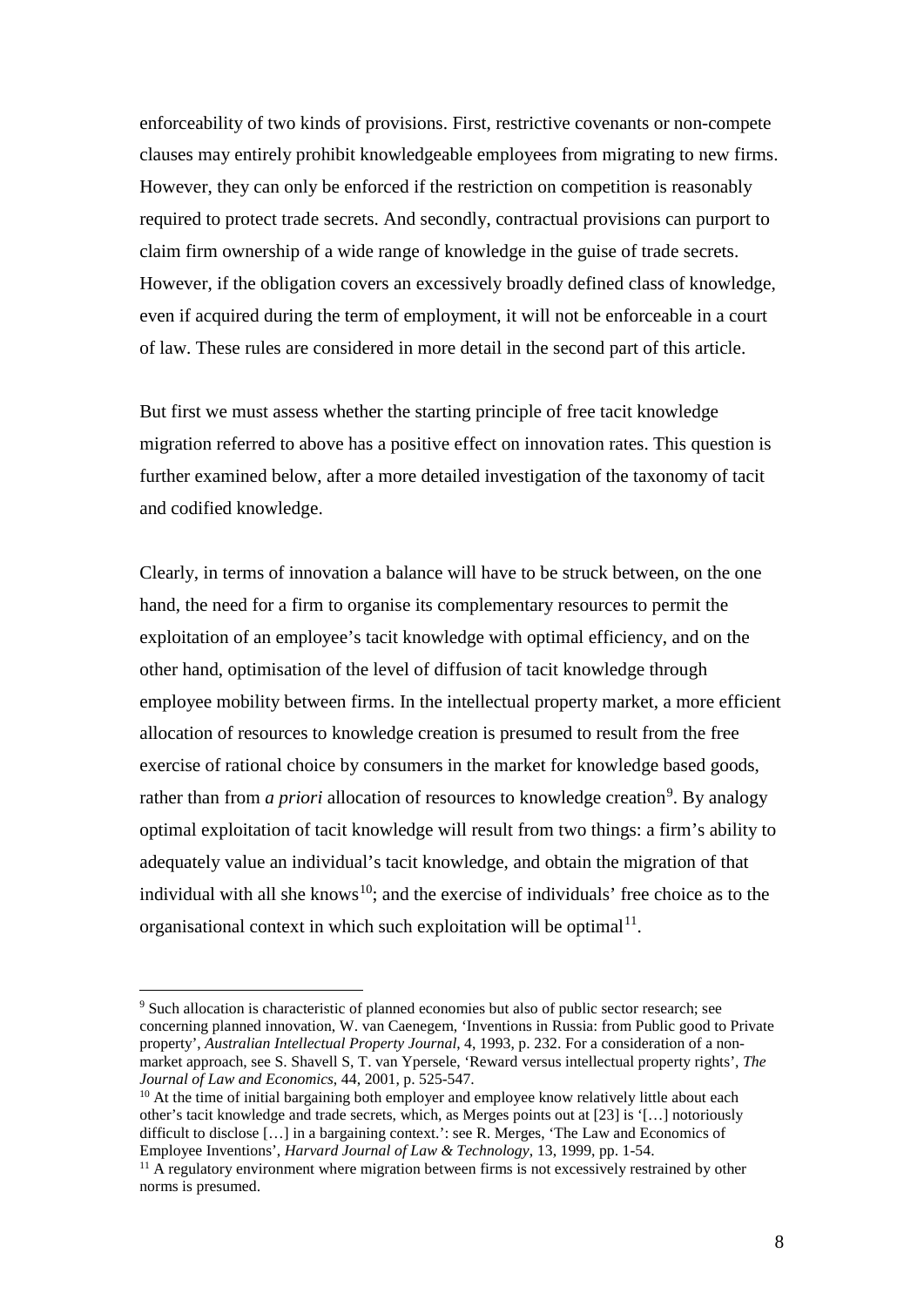#### TACIT, CODIFIED AND RECORDED KNOWLEDGE

#### *The position of tacit knowledge*

The growth in the importance firms attach to the effective appropriation and exploitation of their intellectual capital has been accompanied by closer attention in legal literature to the rule structures supporting those processes. At the same time, governments also have been alive to the legal issues that affect the rate and direction of technological change and innovation. Attention has been focussed largely on patents, being the primary property rights in knowledge.

Patents have undoubtedly undergone a considerable expansion in substantive and in geographical coverage, and in total numbers filed. Consequently, the relevant literature seeks to come to terms with the application of patents law to new areas of endeavour such as computers or biotechnology, and to investigate the appropriate limits of patentability, even as the science at issue develops rapidly<sup>12</sup>. The nature and extent of property rights (patents), and the operation of markets for such property rights, is enormously significant.

But only a limited proportion of all knowledge is ever the subject of property rights. To put this in terms of codification taxonomy, while codified and recorded knowledge is significant, tacit knowledge constitutes a vital component of knowledge diffusion. And as property based rules of law have no effect on tacit knowledge, analysing such rules will teach us little about the interrelationship between the law and the diffusion of a vast spectrum of crucial knowledge. It is not sufficient to say that such knowledge as is not the subject of property rights, is of little significance because if it were valuable, investment would be made in its codification and recording, with a view to obtaining secure property rights. A vigorous market for tacit knowledge – or a labour market for knowledgeable individuals – in fact exists; and that tacit knowledge

<span id="page-9-0"></span> <sup>12</sup> See eg M. Lemley, 'Ex ante versus ex Post justifications for intellectual property', *The University of Chicago Law Review*, 71, 2004, p. 129. See also J. Duffy, 'Rethinking the prospect theory of patents', *The University of Chicago Law Review*, 71, 2004, 439; W. Kingston, 'Innovation Needs Patent Reform', *Research Policy*, 30, 3, 2001, pp. 403-423; W. Kingston, 'Why Harmonization is a Trojan Horse', *European Intellectual Property Review*, 26, 10, 2004, pp. 447-460; and W. Kingston , 'Intellectual Property Needs Help from Accounting', *European Intellectual Property Review*, 11, 2002, pp. 508-515.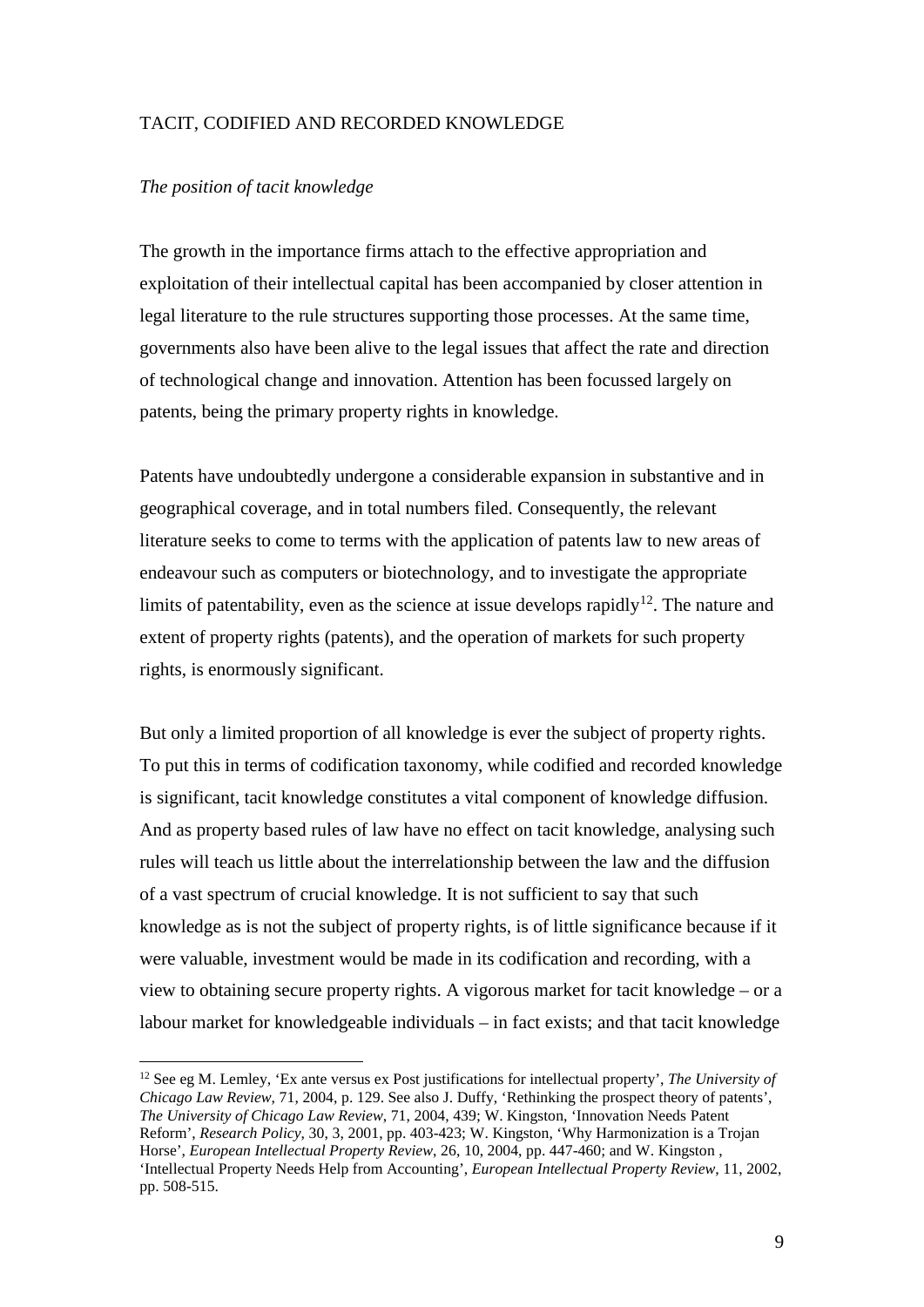is qualitatively significant knowledge is further contended for below. In any case, if an assumption about the inherent value of patents underlies this contrasting of recorded with tacit knowledge, it is misguided: even the most cursory acquaintance with patents, reveals that many are of little value.

#### *The impact of the law on diffusion of tacit knowledge*

The lack of attention afforded to legal rules affecting the diffusion of tacit knowledge<sup>[13](#page-10-0)</sup>, may derive from a perception that the law simply has little impact on tacit knowledge diffusion.

But this is not the case for two reasons: first, even if one were to accept that the diffusion of tacit knowledge is not conditioned by targeted legal rules, that in itself would constitute a legal principle. It does not somehow, because of the nature of tacit knowledge, unavoidably have to be so. Secondly, in fact the law *does* contain rules and principles that are directed towards tacit knowledge. Admittedly these rules operate largely in a manner that – in contrast with proprietary systems – avoids the need to document knowledge *ex ante* on the basis of statutorily defined criteria. But this simply results from the obvious practical difficulty inherent in cataloguing tacit knowledge, and from other policy concerns that have traditionally informed the relevant areas of the law, focussing on freedom of labour and of competition, rather than on migration of tacit knowledge. Since the rules affecting tacit knowledge are rules directed at individuals with such knowledge, the rights and freedoms of those individuals have crucially predominated in the relevant areas of law.

## *What is tacit knowledge?*

Also bedevilling the recognition of the significance of tacit knowledge in legal discourse is the problematical nature of the tacit/codified taxonomy. Is there really such a thing as tacit knowledge? If so, how is to be circumscribed? Is the distinction

<span id="page-10-0"></span><sup>&</sup>lt;sup>13</sup> The parameters of the relevant literature are interestingly circumscribed in Granstrand O, 'Innovation and intellectual property studies', in Ove Granstrand (ed), *Economics, law and intellectual property*, Kluwer Academic Publishers, 2003, p. 9.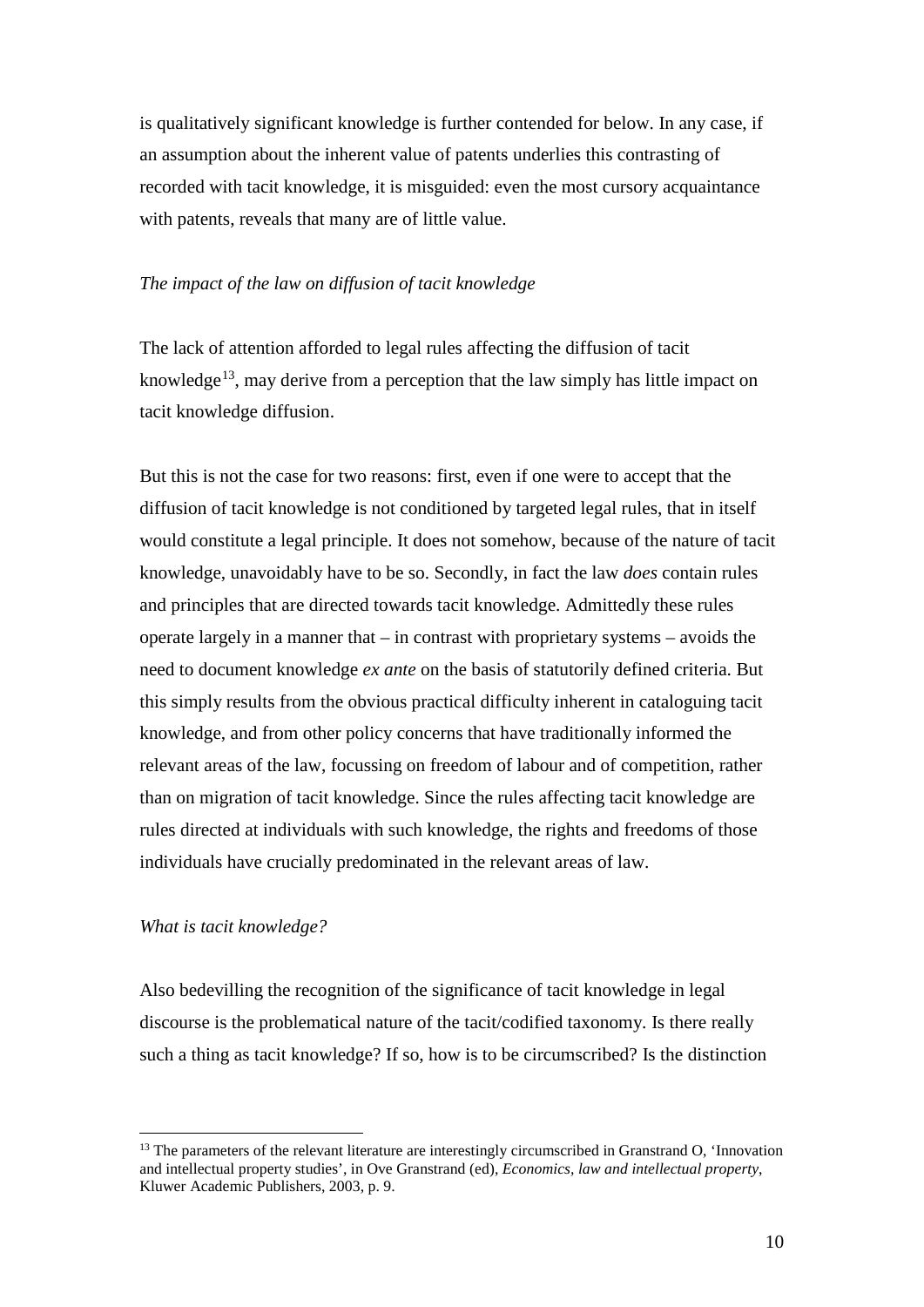heuristically significant or inconsequential $14$ ? It may well be that the only real value to legal analysis of the debate is that it highlights the fact that, for one reason or another, much knowledge that is valuable, is not the subject of property rights, nor of any other 'strong' rights that allow its use to be restrained by others. Be that as it may, the issues in the debate are worth a brief investigation.

Ongoing controversies have complicated the seemingly simple proposition that some knowledge is codified and recorded, whereas other knowledge exists only in the mind. A first question is whether the distinction turns on inherent characteristics or on external parameters: is tacit knowledge, rightly so called, only knowledge that cannot be codified and/or recorded, or does it also include knowledge that could be, but is not (yet) codified and/or recorded? A further question which logically follows is whether there *is* in fact knowledge that cannot be codified<sup>[15](#page-11-1)</sup>. Some scholars accept the proposition that all knowledge can be codified: whether it ever is, is then purely a matter, the level of resources applied to codification and recording<sup>16</sup>. This would leave the category of tacit knowledge as containing nothing more than 'knowledge that is not codified' and nothing that is inherently uncodifiable. At another level this aspect of the debate concerns the question under what conditions knowledge transfers by codification and recording are in fact efficiency-enhancing<sup>17</sup>.

<span id="page-11-0"></span><sup>&</sup>lt;sup>14</sup> See R. Cowan, P. David, D. Foray, 'The Explicit Economics of Knowledge Codification and Tacitness', *Industrial and Corporate Change*, 9, 2, 2000, pp. 211-253. In their critique of this paper, B. Johnson, E. Lorenz, B-A Lundvall ('Why all this fuss about codified and tacit knowledge', *Industrial and Corporate Change*, 11, 2, 2002, pp. 245-262) closely investigate the usefulness of the terms and deplore their vagueness and crudity. See also, in the same (2000) issue of *Industrial and Corporate Change*, P. Cohendet, W. Steinmueller, 'The Codification of Knowledge: a Conceptual and Empirical Exploration', at pp. 195-209; and B. Ancori, A. Bureth, P. Cohendet, 'The economics of Knowledge: the Debate about Codification and Tacit Knowledge', at pp. 255-287. See also P. Nightingale P, 'If Nelson and Winter are only half right about tacit knowledge, which half? A Searlean critique of 'codification', *Industrial and Corporate Change* 12, 2, 2003, pp. 149-183; and R. M. Casselman, D. Samson, 'Moving beyond tacit and explicit: four dimensions of knowledge', *IPRIA Working Paper*, June 2004 (available from the Intellectual Property Research Institute of Australia website at http://www.ipria.org/publications/workingpapers.html).

<span id="page-11-1"></span><sup>&</sup>lt;sup>15</sup> Nelson argues certain human pursuits are resistant to codification: see R.Nelson, 'On the uneven evolution of human know-how', *Research Policy* 32, 6, 2003, pp. 909-922.<br><sup>16</sup> Ancori, Bureth & Cohendet (op.cit.) set out the two extremes, the 'absolutist position on

<span id="page-11-2"></span>codification' (all knowledge can be codified), and the 'absolutist position on tacit knowledge', (codified and tacit knowledge are complementary; at p. 257). They emphasise the difference between information and knowledge. According to Nelson researchers such as Cowan and Foray have argued that 'the extent to which a technique is tacit or articulated and codified depends to a good extent on the magnitude and skill of the efforts to codify it.' (op. cit. at 920).

<span id="page-11-3"></span><sup>&</sup>lt;sup>17</sup> Roberts emphasises that the drive to codify comes at the expense of tacit knowledge: 'It is argued that the codification of knowledge favours procedural thinking and creativity whilst also reducing ambiguity and uncertainty. Intuitive thinking and serendipitous creativity, which often occur in ambiguous and uncertain circumstances, are consequently neglected' (op. cit. at p. 100). Roberts also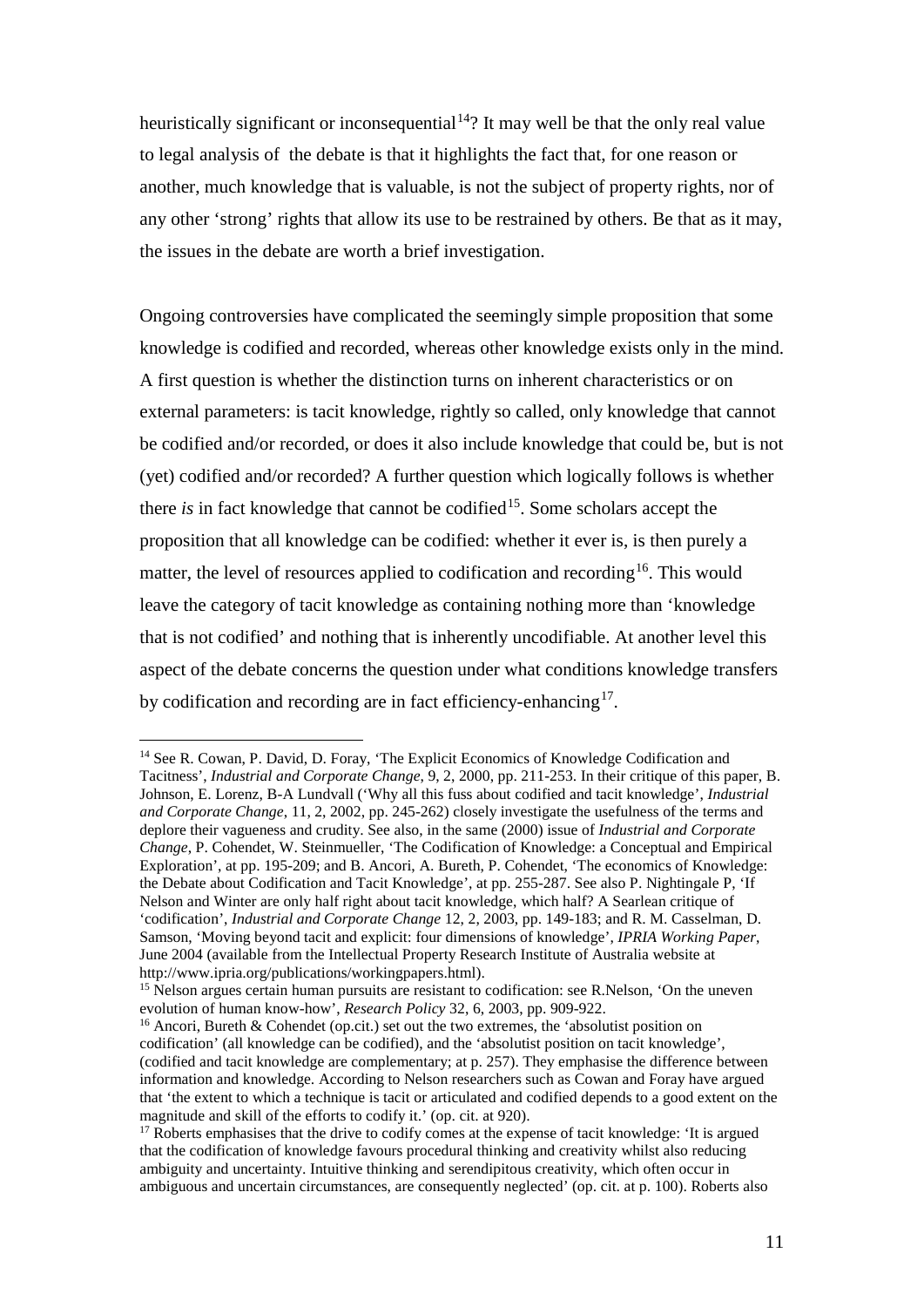A further question is whether knowledge that cannot be codified is in fact wrongly referred to as 'knowledge', because it is in truth skill, talent or ability. Here the example of the surgeon commonly figures: the ability to manipulate a scalpel is acquired by practice, is difficult if not impossible to codify or record in all its aspects, and can thus only be transferred by observation and imitation. Is this a form of tacit knowledge, or a skill? And is part of it talent, innate and unlearnable? Or is it wrong to divorce skill from knowledge, might it be appropriate to refer to skill as a form of knowledge: a knowing, if unconscious, how to do things?

#### *Codifying and recording knowledge*

Two significant points need to be made about the debate. The first tackles the terminological issues; the second cautions against ascribing too much importance to them.

Some of the terminological confusion may in fact flow from a failure to distinguish between two distinct processes: that of codification, and that of recording. If knowledge is or can be articulated – cognitively expressed in language, then it is codifiable; if it is purely intuitive, then it is not<sup>[18](#page-12-0)</sup>. To ask whether some form of knowledge is codifiable then, is to ask whether it is possible to translate it into a language, articulated in the mind. Whether or not it is expressed in some external record is an entirely different question, even though codification is a precondition of

emphasises the 'dynamic qualities [of knowledge] and its connection to a specific social and cultural context' (also at p.100). Johnsson & Lundvall (op. cit. at 4) say that Cowan, David & Foray, whom they criticise on many points, do recognise that codification is not the only way in which knowledge is made available for transfer, because they recognise that 'Thick labour markets may substitute for the transfer of codified knowledge and knowledge may be stored in the people belonging to an organisation'. They stress that codification can in fact *decrease* efficiency because of a misallocation of resources. Codification misses things that are not codifiable: 'Crucially important connections between different kinds of knowledge have been cut in a futile pursuit of codification based on exaggerated expectations of its benefits. The realm of tacit knowledge has been decreased and it is not obvious that it has been "to good effect".' (at p. 7).

<span id="page-12-0"></span> $18$ In terms of the human element in communication. Marschak distinguishes between transmission which is best conducted by machines, and the processes of encoding and decoding, which are human tasks: see J. Marschak, 'The economics of language', in D. Lamberton (ed), *The economics of communication and information*, Edward Elgar, Brookfield US, 1996, at 523. As to 'articulation', see P. Nightingale P, op. cit..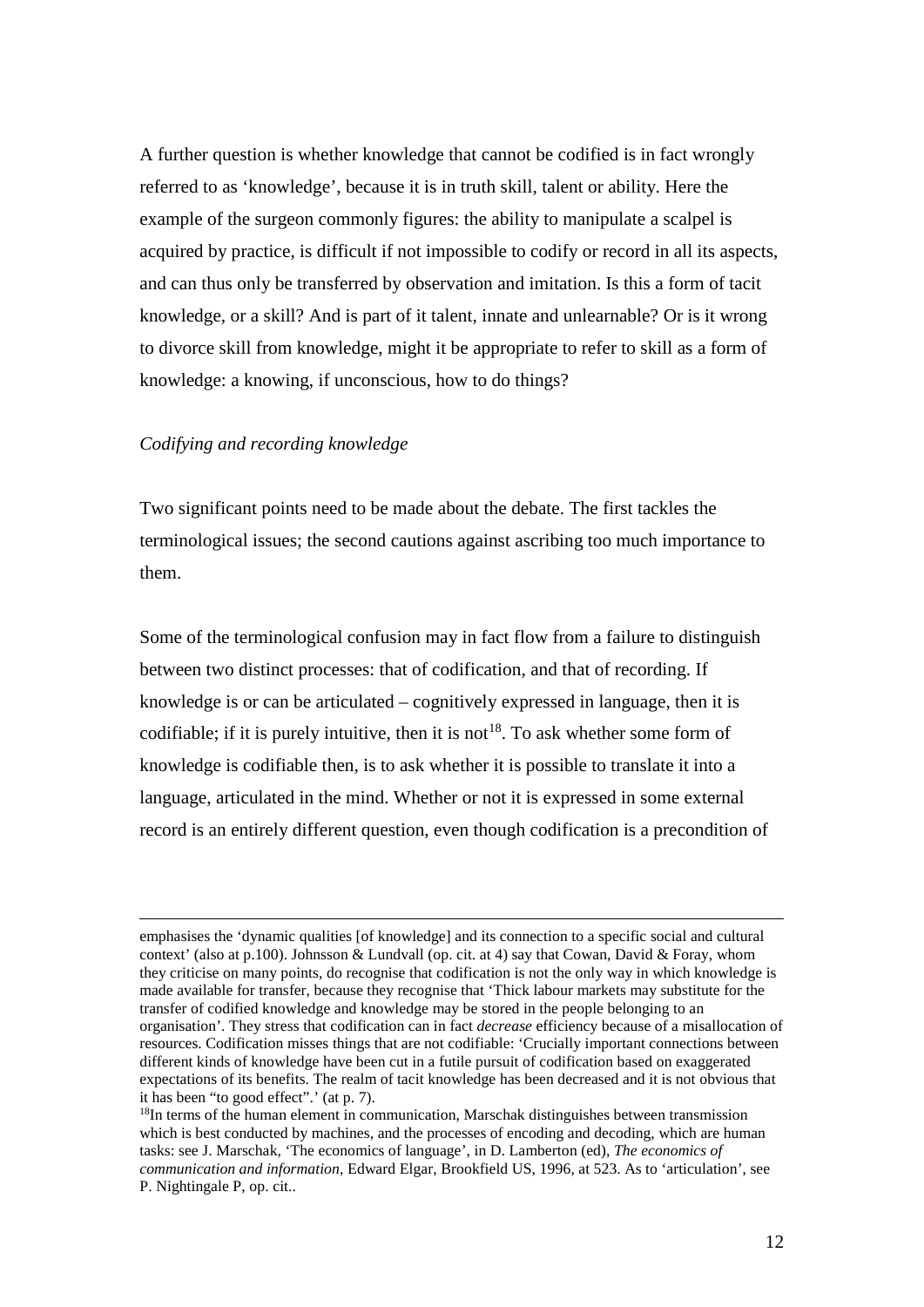external recording<sup>[19](#page-13-0)</sup>. This means that if it is inherently uncodifiable in the proper sense of that term, then no manner of dedication of resources could render it into codified and recorded form.

But is knowledge that cannot be codified then correctly described as 'knowledge'? It may be better described as ability or talent, something *innate* that cannot be acquired by learning or doing. Ability and talent are not forms of knowledge, since they are determined by an individual's genetic makeup, and the term 'knowledge' implies acquisition by learning or by doing.

There exists a penumbra, where it may be difficult to distinguish clearly between the kind of knowledge generated by experience which is difficult to codify, and talent or innate ability. Knowledge may remain uncodified but be readily codifiable, or codifiable but only with relative difficulty, and uneconomically; and yet other knowledge may be uncodifiable but should nonetheless be distinguished from talent because it isn't innate. Such knowledge may be better referred to as skill, which is or can be acquired, but only by imitation.

These categories are complex. It may be better therefore to refer to 'tacit knowledge' as including all knowledge that is not recorded: it may be codified, uncodified or maybe even uncodifiable, subject to the reservation expressed above. Tacit knowledge may then be contrasted to 'recorded knowledge': knowledge that is codified and contained in an external record. The tacit/recorded and the codified/uncodified distinctions are then seen as separate and concerned with different issues. The tacit/codified distinction is then redundant.

Interesting for our purposes is that while *in theory* the law draws a distinction between codified knowledge in the abovementioned sense (trade secrets that belong to the employer) and uncodified knowledge (skill, experience and know how that belongs to the employee), in fact a firm will rarely be able to exercise a legal claim to an

<span id="page-13-0"></span><sup>&</sup>lt;sup>19</sup>Newmeyer points out that language has two distinct purposes: one is for cognition that is 'for the representation of meaning and the process of thinking', the other is the application of language 'as the primary agent of interaction among members of our species'; in other words - communication; see F. Newmeyer F, 'Cognitive and functional factors in the evolution of grammar', *European Review*, 12, 2004, pp. 245-264, at p. 246. Codification relates to the use of language for cognitive processes.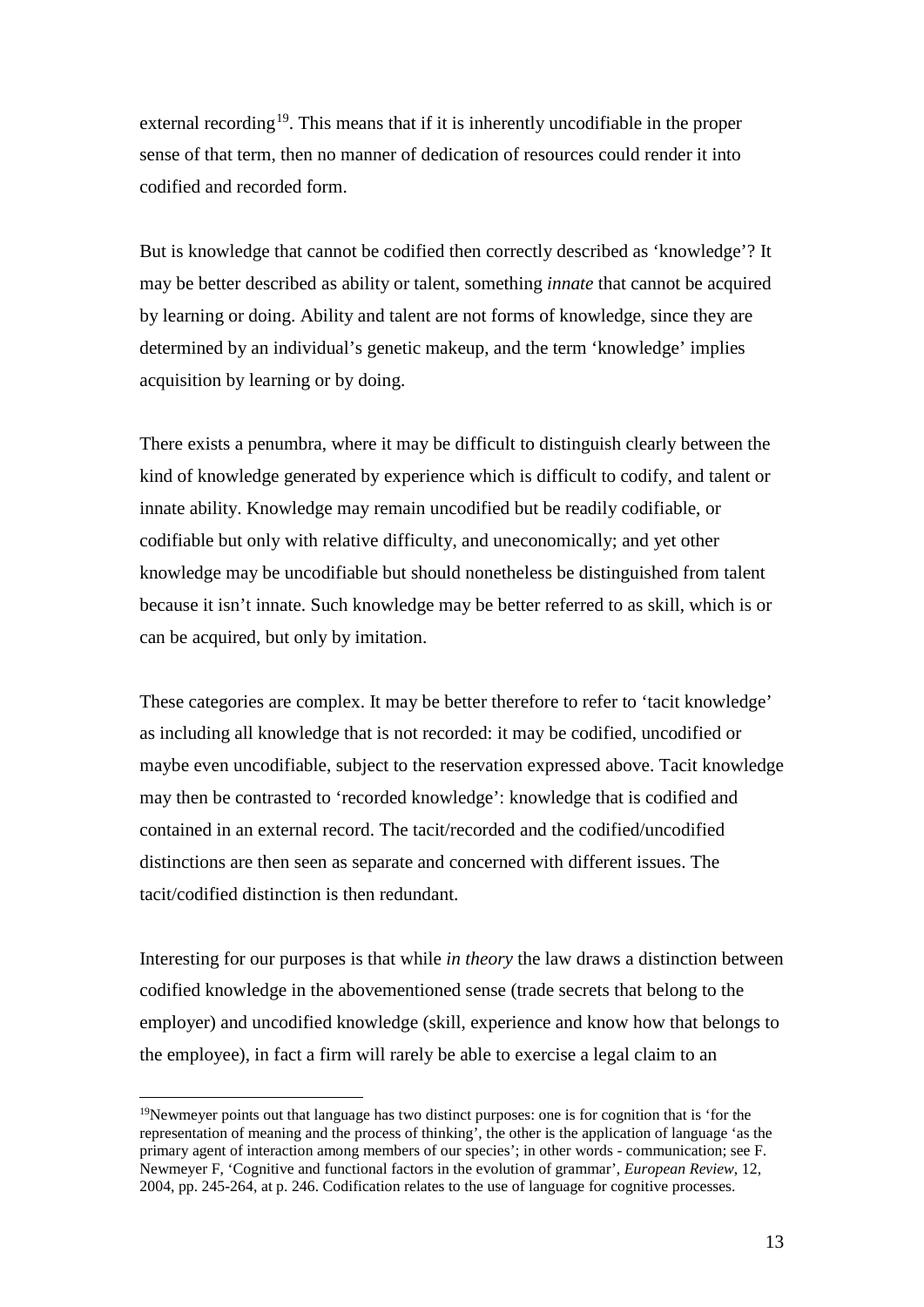employee's codified knowledge post-term unless it is also recorded. So in practice much will turn not on whether knowledge is codified or not, but on whether it is recorded or not – on the tacit/recorded distinction rather than on the codified/uncodified distinction. The significant result is that an employee is largely free to migrate with all her unrecorded knowledge (that is tacit knowledge in the commonly understood sense of the word), whether it is codified, uncodified but codifiable, or uncodifiable knowledge. We will see that the theoretical exceptions to this rule, where a firm *can* set out to prove that an employee has taken some piece of codified *but unrecorded* knowledge that rightfully 'belongs' to it, can in practice rarely be invoked successfully.

In other words, the law recognises but fudges distinctions between various forms of tacit knowledge, accepting that such distinctions are fraught with practical difficulties. This tendency to fudge makes it very difficult for firms to argue successfully that any form of codified but unrecorded, or even uncodified but codifiable knowledge is theirs and should not be used by an ex-employee. In the result, all forms of unrecorded knowledge – tacit knowledge, in common parlance – tend to escape any attempt at post-term appropriation. In other words, in practice individuals are largely free to migrate between firms with all their tacit/unrecorded knowledge, whether or not a firm can demonstrate that that knowledge originates with it.

The second point mentioned above questions the manner in which the debate is conducted. The effect of attempting to define tacit knowledge is often to deprive it of its essentially human context. 'Tacit' and 'codified' are treated asif they were equivalent categories, resulting in tacit knowledge being discussed asif it were a clearly separate entity. Arguably the essential characteristic of tacit knowledge is its human-connectedness, and its dynamic and interactive character<sup>20</sup>. Tacit knowledge is not separate from the individual: the essential category is arguably not 'tacit knowledge' but 'a person with tacit knowledge'. Significantly for the debate about

<span id="page-14-0"></span><sup>&</sup>lt;sup>20</sup> Ancori, Bureth & Cohendet (op. cit.) point out that tacit knowledge is required to make sense of codified knowledge; and knowledge is, as well as being individual, also social and embedded: knowledge results from a social process. There is a risk of undervaluing the learning process and overvaluing the transfer of codified knowledge: the latter is only part of the story of the exchange of knowledge and information. The authors point out that '(i) knowledge is closely dependent on the cognitive abilities of the actors who hold it and (ii) knowledge cannot be considered separately from the communication processes through which it is exchanged.' (at p. 265).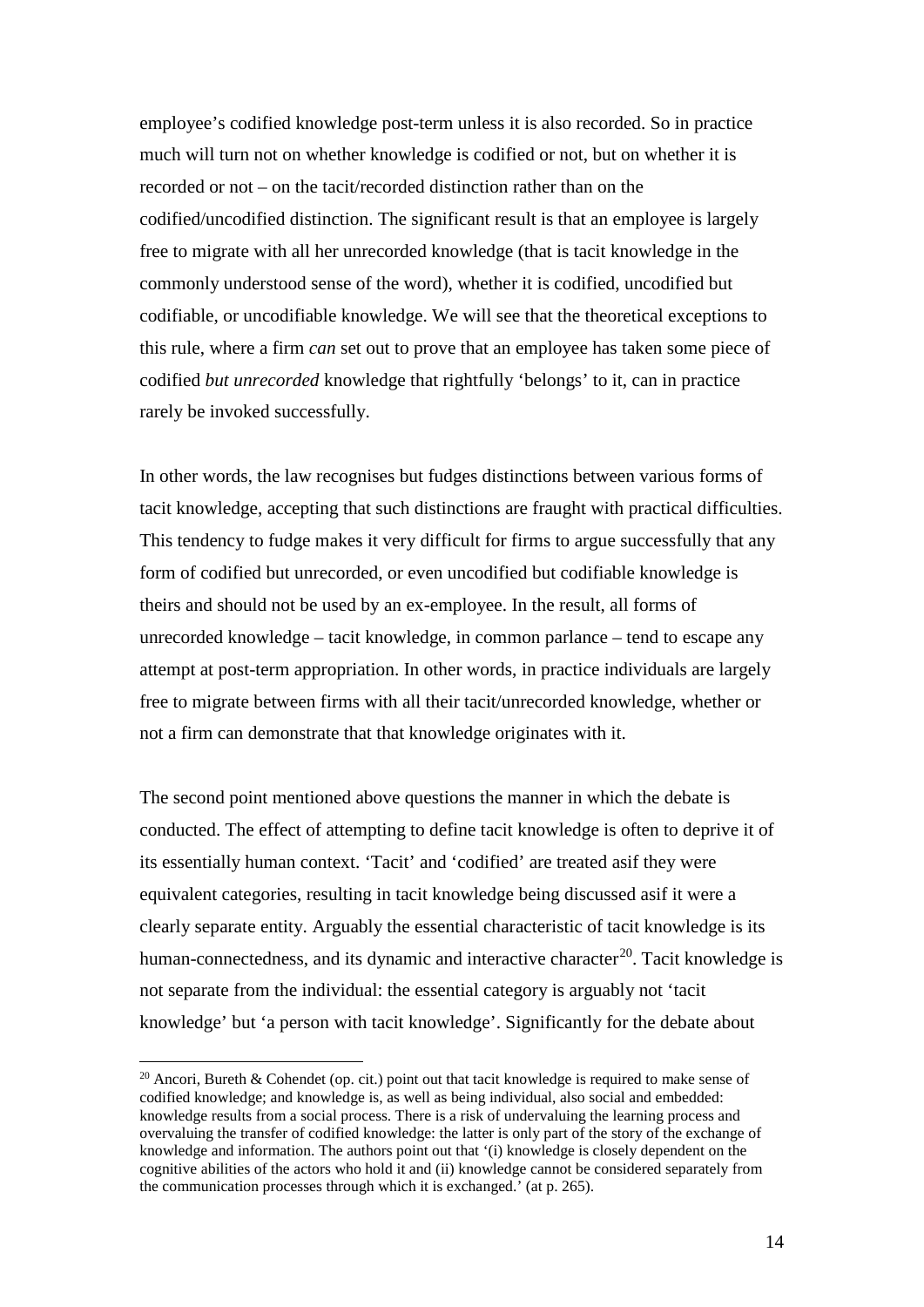law and the diffusion of knowledge, it is more appropriate to refer therefore to 'tacit knowledge migration' rather than 'transfer of tacit knowledge'.

## TACIT KNOWLEDGE MIGRATION

#### *The legal context of knowledge diffusion*

An important assumption underlying the legal mechanism of proprietary rights in intangibles, is that a property based market constitutes an efficient mechanism of knowledge diffusion. But other pathways of knowledge diffusion are equally embedded in legal mechanisms. Tacit knowledge, ie knowledge that is codified or uncodified but not recorded – that exists only in the mind of an individual – is diffused by the migration of individuals between firms. This migration of knowledge is itself embedded in legal structures.

Inter-firm migration is potentially an *efficient* way to transfer tacit knowledge, either because such knowledge is in any case uncodifiable, or because the process of codification and recording is too costly, or ineffective<sup>21</sup>. As Roberts indicates, knowledge is transferred by socialisation, education and learning, and organisations and institutions 'have a central role in the transfer of knowledge'<sup>[22](#page-15-1)</sup>. Market mechanisms which allow the exploitation of tacit knowledge by the organisation which most values its use, thus increase efficiency<sup>23</sup>. This means that the employee must be relatively unencumbered in migrating to the organisation which values her tacit knowledge most highly.

<span id="page-15-2"></span><span id="page-15-1"></span><span id="page-15-0"></span> $21$  As division of labour becomes more complex, the importance of the efficient exchange of information grows: see A. Leijonhufvud, 'Information costs and the division of labour', as reproduced in D. Lamberton, op. cit. at p. 13-24. Authors also emphasise the importance of close connections between firms or between firms and academe; see eg Nelson's emphasis on the importance of two-way interaction between applied and basic science, op. cit.; and also see Johnson & Lundvall, op. cit.  $^{22}$ Roberts op. cit. at p. 102. Roberts says 'the transfer of tacit knowledge over distance requires the movement of people, without which tacit knowledge must be discovered independently' (at p. 103).<br><sup>23</sup> Whitley focuses on migration between public and private sector R&D: or in his terms, research primarily undertaken for publication, and other research: R. Whitley, 'Competition and pluralism in the public sciences: the impact of institutional frameworks on the organisation of academic science', *Research Policy*, 32, 6, 2003, pp. 1015-1029, at p. 1016. In a rapidly changing research environment, it is crucial for advanced technology firms to be able to 'acquire new skills rapidly' (at p. 1017). Whitley emphasises that what advanced firms need in conditions of 'technical uncertainty' is rapid and flexible access to the requisite skills and knowledge of what he calls 'generic processes and phenomena'.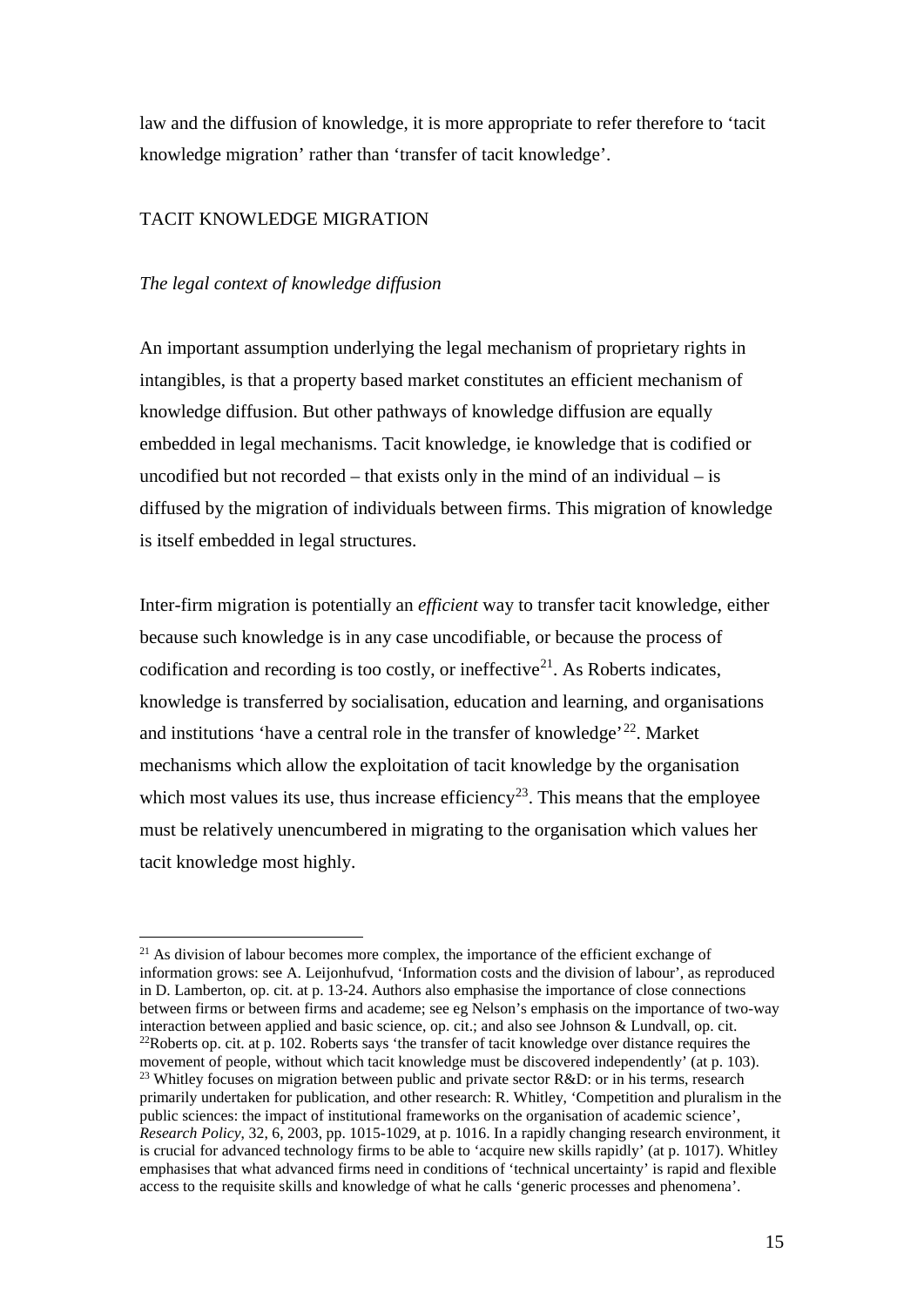But the ability to move knowledge to a new organisational environment also stimulates innovation. Tacit knowledge migration engenders the creativity upon which real innovation relies<sup>[24](#page-16-0)</sup>: ie it is critical to new knowledge creation as opposed to the mere leveraging of existing intangible assets<sup>[25](#page-16-1)</sup>. It may also be the case that in an era where patent-consciousness engenders firm-level secrecy, mobility of tacit knowledge is even more significant, since to some extent it circumvents patent inspired secrecy<sup>[26](#page-16-2)</sup>.

If the acquisition of tacit knowledge by hiring is impeded by the claims of other firms (previous employers) to such knowledge, the process of inter-firm knowledge migration is disrupted. Furthermore, given that to the hiring firm tacit knowledge has characteristics of inherent unknowability, an approach which largely disallows claims to it by other firms makes sense. Not only would the ability of a hiring firm to value the tacit knowledge of a potential employee otherwise be undermined, so would the ability of the individual to determine in which firm her tacit knowledge can be most efficiently utilised<sup>[27](#page-16-3)</sup> - in other words, to recognise the complementarity of the resources of other firms.

But the ability of firms to acquire knowledge is influenced by the legal construction of knowledge acquisition in a further manner. A firm may have a choice between acquiring knowledge as codified in a record, or acquiring it as tacit knowledge of an

<span id="page-16-0"></span> <sup>24</sup> R. J. Sternberg, J. C. Kaufman & J. E. Pretz, in *The Creative Conundrum,* Psychology Press, New York, 2002, define creativity as 'the ability to produce work that is novel (ie original, unexpected), high in quality, and appropriate [by which they mean useful, meeting task constraints]', (at p. 1), where they also argue that 'Creativity may be viewed as taking place *in the interaction between persons and their environments*.' [italics added], citing some literature to support this. 'Thus the essence of creativity cannot be captured as an intrapersonal variable' (at p. 1). Similarly, for Whitley (op. cit.) the term innovation is used here to refer to 'public, social and communicative process rather than to a private, intellectual and psychological act.' (at p. 294).

<span id="page-16-1"></span> $25$  Roberts refers to the point made by Nonaka and Takeuchi that it is in the interaction between tacit and codified knowledge that *new knowledge* is created: 'Their [Nonaka and Takeuchi's] dynamic model of knowledge creation 'is anchored to a social interaction between tacit knowledge and explicit knowledge'. (op. cit. at p. 102; citing I. Nonaka and H. Takeuchi, *The knowledge-creating company:*  <sup>26</sup> As to the restraint on the sharing of information due to patent-consciousness, see J. Grushcow,

<span id="page-16-2"></span><sup>&#</sup>x27;Measuring secrecy: A cost of the Patent System revealed', *The Journal of Legal Studies*, 33, 2004, pp. 59-84.

<span id="page-16-3"></span> $27$  The negative effects of rigid labour markets on innovation are well recognised. It is clear that in a flexible labour market individuals are motivated to learn about other firms and organisations, which they would not do if nothing was to be gained from it. One of the functions of codification of knowledge and of intellectual property acquisition, is the publication of the firm's knowledge base and technological for the purpose of building reputation and thus attracting productive staff.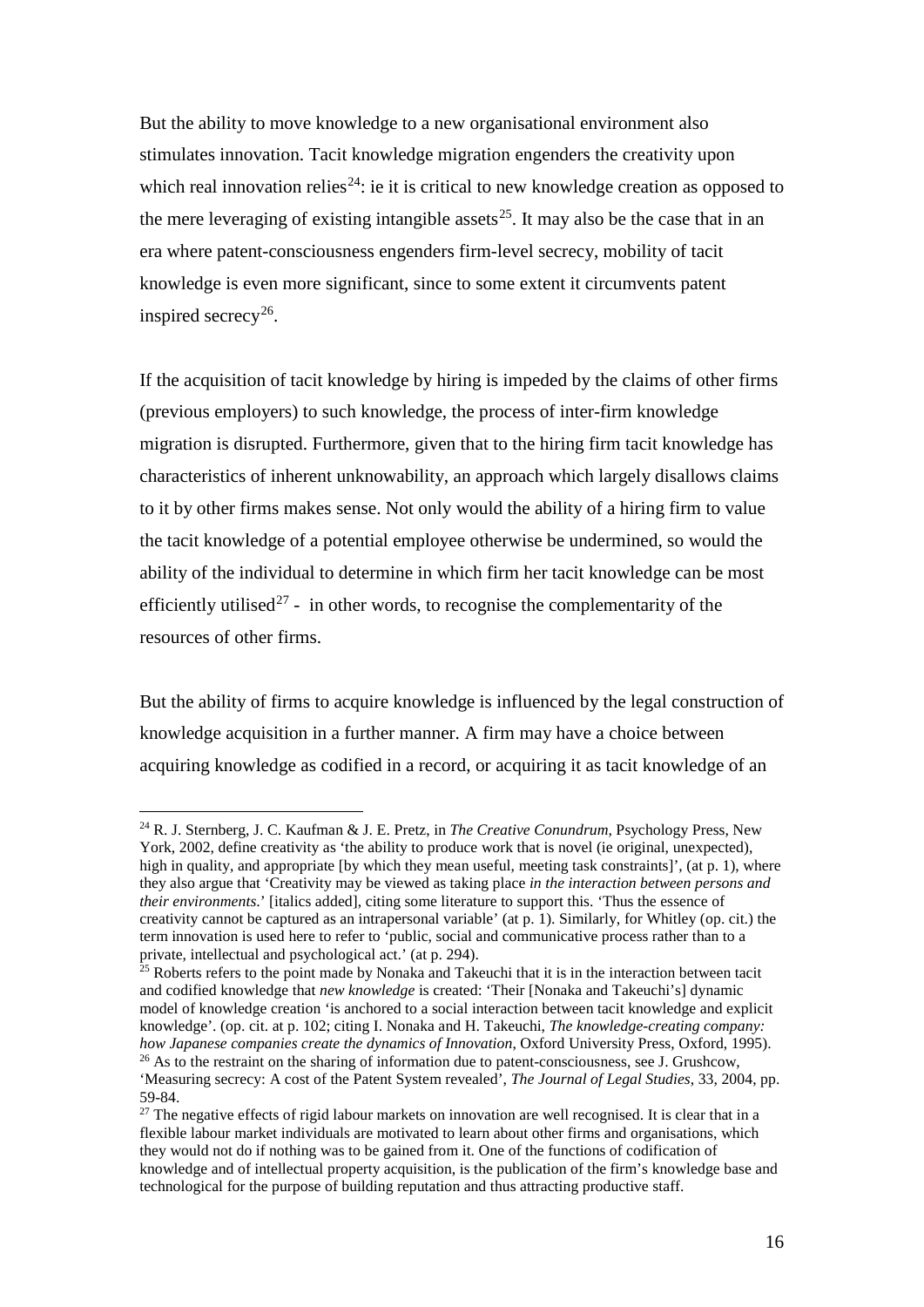individual who can be hired. One determining factor may be the legal appropriability of the knowledge. For instance, acquiring some knowledge in codified form (eg by studying published patent specifications) may be useless because the law renders it illegal to use it. Acquiring a granted patent may be very useful on the other hand. So also, hiring an employee with a certain knowledge set may be useful, if the employee is not restrained from using any of that knowledge (eg coming straight from university). On the other hand, hiring an employee from another firm may be less useful if the law allows claims by that other firm that restrict access to that employee's tacit knowledge.<sup>[28](#page-17-0)</sup>

The important role the law plays in this form of knowledge diffusion may be masked by the fact that in legal discourse, principles underpinning labour mobility are not derived from innovation policy rationales. Rather, they originate in theories about freedom of labour, and opposition to restraints on competition.

But whatever the reasons, the law does favour free migration between firms, and as a general default rule, the freedom of the employee to transport any tacit knowledge acquired.

#### *The law must balance tacit knowledge migration and organistaional stability*

However, another significant goal is the efficient organisation of labour by the firm. If no restraint is placed on tacit knowledge migration the employment decision would be affected by too much uncertainty. In knowledge rich, R&D based industries, investment in complementary assets is required to derive competitive benefit from knowledgeable employees<sup>29</sup>. Such employees may also require a considerable period

<span id="page-17-1"></span><sup>29</sup> Subramanian points out that '[a] firm provides an employee with access to its critical resource, in order to foster the right kind of firm-specific investments [sic] from the employee. In doing so, however, the firm allows the employee to develop human capital that can be used even outside the firms.': see Narayanan Subramanian 'The economics of Intrapreneurial Innovation', at [http://people.brandeis.edu/~nsubra/wp/intrap.pdf.](http://people.brandeis.edu/%7Ensubra/wp/intrap.pdf) Whether and why Start-ups are ever efficient given the loss of complimentarity involved is also examined in J. Bankman & R. Gilson, 'Why start-ups?', *Stanford Law Review* 51, 1999, 289.

<span id="page-17-0"></span><sup>&</sup>lt;sup>28</sup> For instance, Di Gregorio and Shane observe that university intellectual property policies have a bearing on the question of incentives and the motivation to shift organisations: see D. Di Gregorio and S. Shane, 'Why do some universities generate more start-ups than others', *Research Policy*, 32, 2, 2003, pp. 209-227. Practical issues, such as family, work conditions and economic incentives, naturally affect diffusion of knowledge through personal mobility.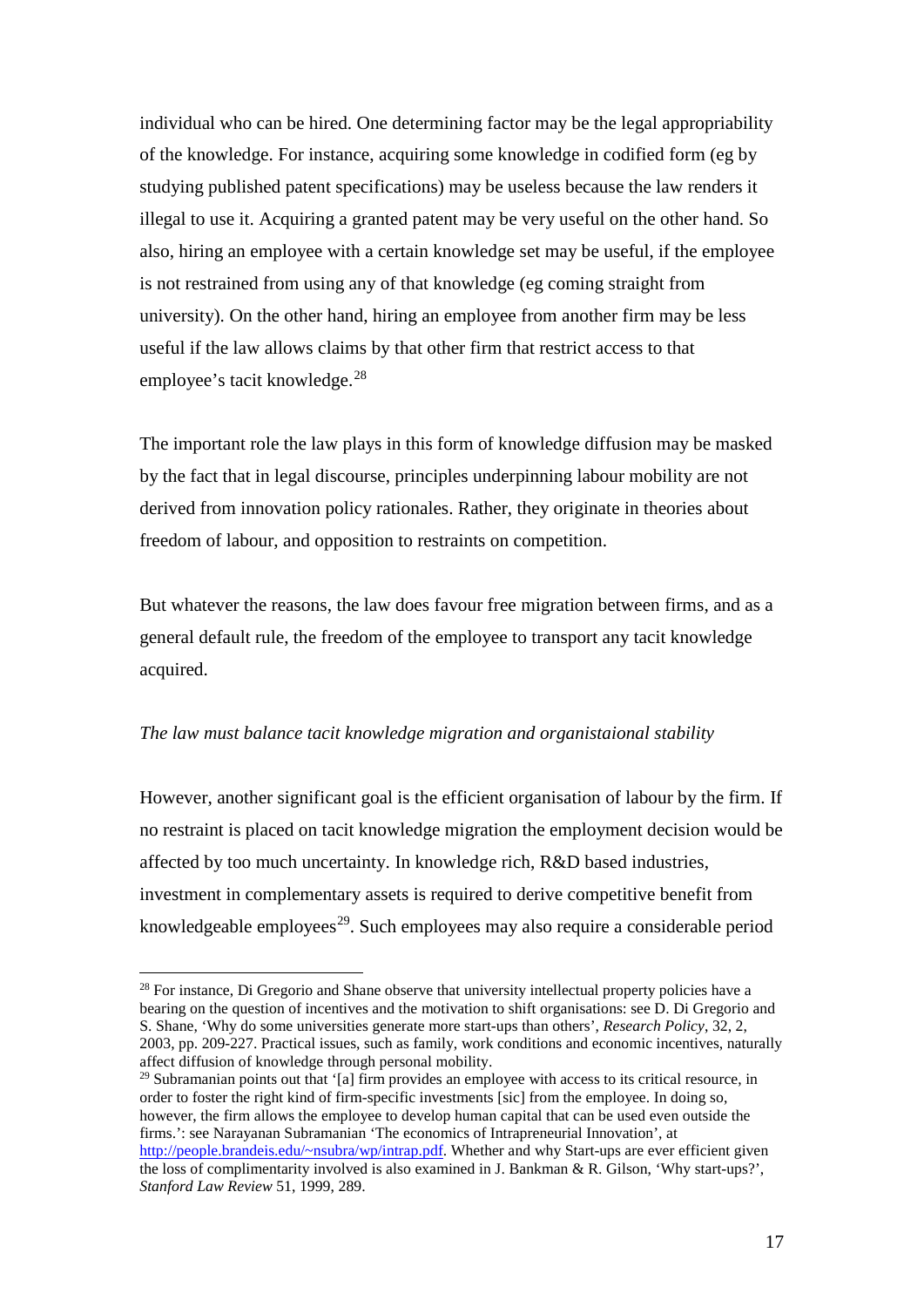of acclimatisation and adaptation; their skills may not be readily substitutable. Also, knowledge generation requires a coordinated team effort. The interests of the firm or organisation in a degree of predictability based on binding contracts that predetermine the parameters of a relationship with a knowledgeable individual, thus compete with the interest in unrestricted tacit knowledge migration<sup>30</sup>. The law must strike a balance between on the one hand, the efficient exploitation of knowledge within an organisation, and on the other, the efficient diffusion of knowledge through tacit knowledge migration<sup>31</sup>. While it may be desirable to formulate legal principles that protect the diffusion of tacit knowledge through employee mobility, it may also enhance the efficiency of intra-organisational exploitation of tacit knowledge to restrict mobility to a certain degree. Thus the law must also take into consideration the impact of different rule settings on the level of incentive for an employee to share her knowledge with a firm. If the settings of the law were to encourage firms to pursue legal claims to tacit knowledge post-term, the incentive for the employee to reveal all she knows to her present employer and therefore maximise the potential benefits from her organisational integration would be diminished. There would be a stronger incentive for the employee to be weary of indicating what she knows, if the employer was in a position to lodge unpredictable future claims to it. This goes back to the point

<span id="page-18-0"></span><sup>&</sup>lt;sup>30</sup> As Cooper says: 'Intense movement of workers and information suggests a limited capacity of firms to appropriate the gains from their knowledge, leading to under-investment' (see D. P. Cooper, 'Innovation and reciprocal externalities: information transmission via job mobility', *Journal of Economic Behaviour and Organization* 45, 4, 2001, pp. 403-425, at p. 405). Arguably there is a competition between firms and workers: workers try to develop their own knowledge base with a view to benefiting from it in the labour market place, whereas firms want to exploit the knowledge of their workers. As Cooper says: 'The story fits one of workers and firms, where workers invest in human capital and firms invest in techniques to utilize that human capital.' (at p. 407).

<span id="page-18-1"></span> $31$  Cooper focuses on the firm's ability to appropriate the benefits resulting from research, and sees employee mobility as a potential loss: '[w]orkers may exercise de facto property rights by migrating to a higher-paying rival' (op. cit. at p. 404). His paper 'examine[s] firms' incentives to undertake research activity in a competitive environment where such job mobility is a consistent possibility.' (also at p. 404). He makes the point that intensive inventive activity often seems to coexist with 'significant information externalities, of which job mobility is a prominent example.' (at p. 404). He asks the question: 'Can the market compensate firms for information lost to the competition through workermigration?' (at p. 404). He points out that worker mobility conditions '[…] always increase the overall rate of technical progress. As a result, contractual clauses and other means intended to reduce mobility, will generally be welfare decreasing.' (at 404). Nonetheless we also need to stress the need for firms to control knowledge to some extent, even tacit knowledge. Cooper analyses the concept of spill over and points out that 'Arrow (1962) recognized worker-mobility as a distinct source of potential spill overs.' (at p. 405). But where it comes to worker mobility as a spillover there are important differences with the traditional notion of spill over: 1. information only spills to one additional firm rather than globally; 2. the spill over rate is endogenously determined by the rate of job mobility; and 3. the firm loses some of its knowledge when the worker leaves as it is embodied knowledge: it looses the benefit of that knowledge. (all at p. 405).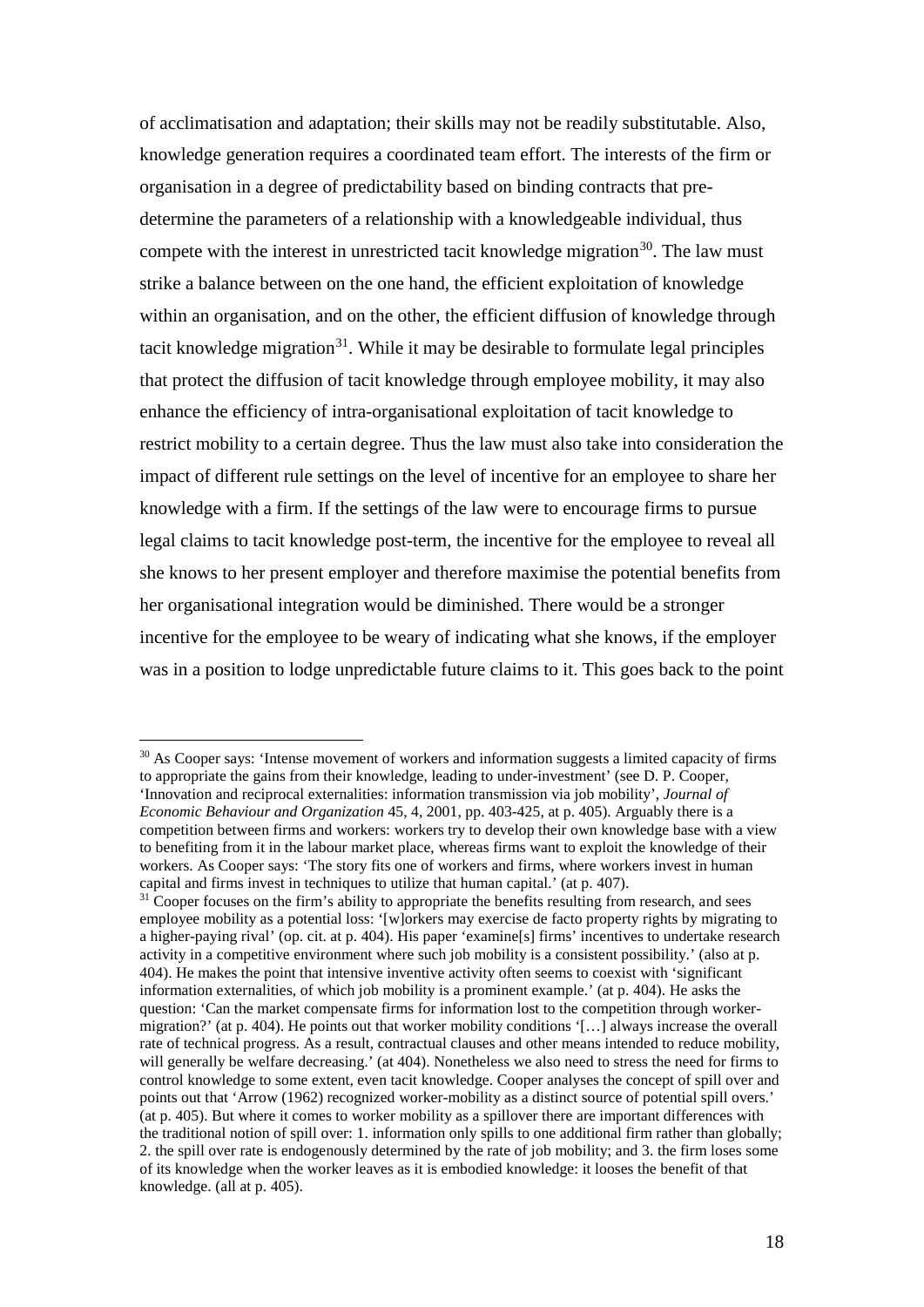made initially, that it is important that the law provides sufficient incentive for the disclosure of otherwise private knowledge within the confines of the firm.

A further significant factor supports the law's policy in relation to tacit knowledge migration: the overall profit/loss balance to the firm under present legal conditions may be neutral. Whereas it may result in a loss of tacit knowledge, it will also result in the acquisition of such knowledge free of claims from other firms. One knowledgeable employee may go but another may come.

All this is not to say that firms can never be successful in relation to legal claims to the tacit knowledge of an ex-employee: as pointed out above, in exceptional circumstances it can be. But it is of course not only the nature of the legal rules which influences a firm's decision whether or not to pursue a claim against an ex-employee; that other factors play an important role must be kept in mind when considering the legal picture. Maybe the most important point here is that knowledge is contextual<sup>[32](#page-19-0)</sup>. In other words, knowledge in one environment – with enhanced complementarities – will be more valuable than the same knowledge in a different environment. This leads us to speculate that one reason why employers rarely take action against exemployees may be that the value of their tacit knowledge is much reduced in their new organisational context or firm.

## LEGAL RULES AFFECTING EMPLOYEE MOBILITY

## *Introduction*

The decision of a knowledgeable employee to migrate to a new firm is of course determined by many disparate factors. They include personal circumstances, firm specific conditions, industry structures and social norms. Here we are concerned with regulatory or legal settings as a factor influencing mobility, and particularly the rules that relate directly to the use of tacit knowledge.

<span id="page-19-0"></span> $32$  Or, in other words, there are complementarities between the knowledge of the employee and the other assets of the firm; hence, as Merges points out, inventions of employees are likely to be related to the business, if made with firm resources etc: see Merges, op. cit..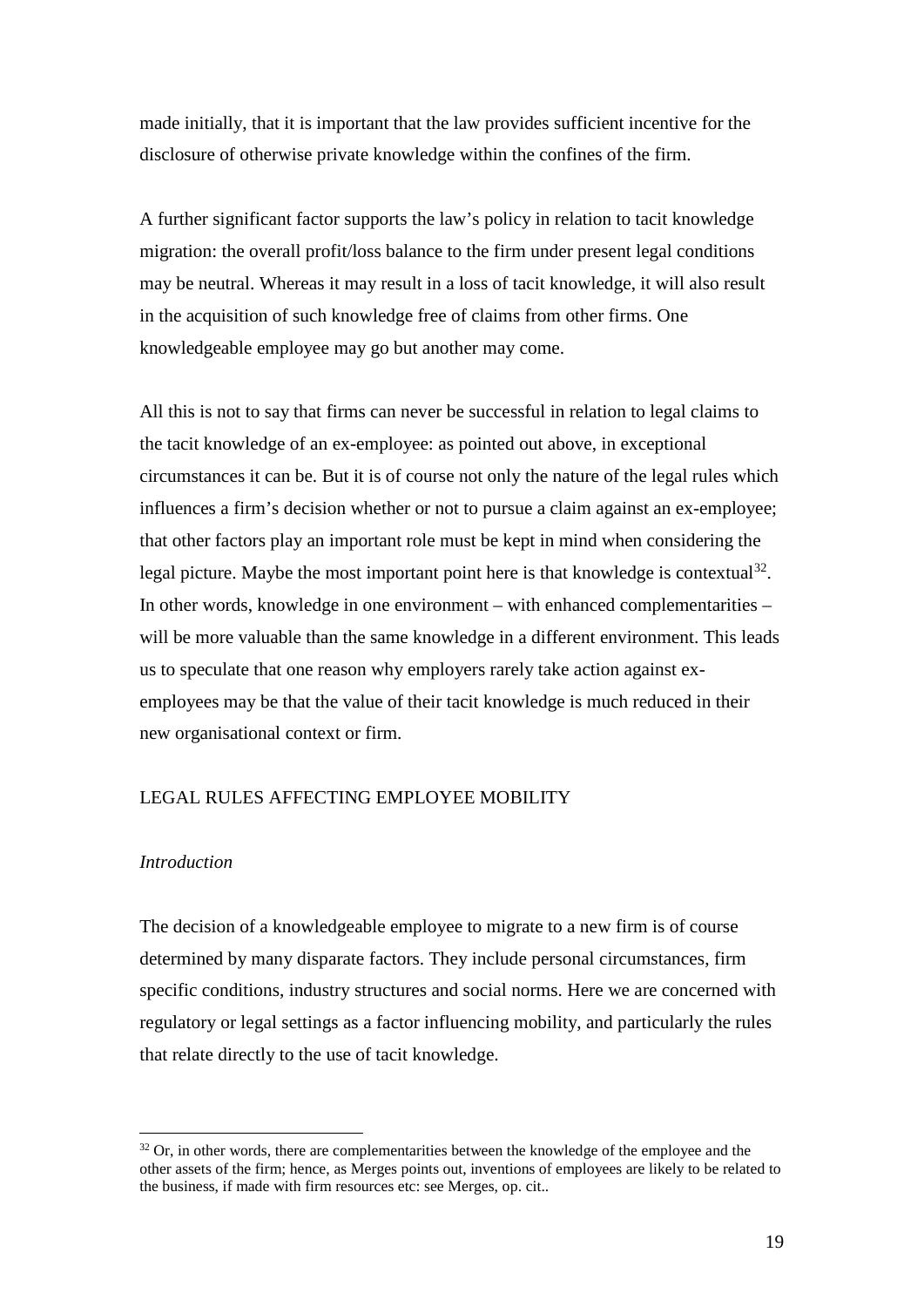The relevant legal principles are largely judge-made, having evolved over time with little interference from parliament<sup>33</sup>. Traditionally the courts have been attuned to the right of workers freely to seek employment; to the public interest in individuals being able to apply all their talents and experience without restraint; and to the free market imperative. The potential effect of the relevant legal norms on innovation or knowledge diffusion is not a factor expressly taken into account.

As indicated above, the areas of law that are most relevant post-term are, on the one hand, the equitable action for breach of confidence and on the other hand, contract law relating to the enforceability of confidentiality provisions and to restrictive covenants in contracts of employment. The two sets of rules are interconnected, as is apparent from the more detailed discussion below  $34$ .

## *Breach of confidence and the duty of fidelity*

The law makes a significant distinction between the legal appropriation of tacit knowledge during the term of the contract of employment, and after its termination (or post-term). During employment the legal framework is the overarching duty of fidelity owed to the employer<sup>35</sup>. Generally speaking the employee is under a legal obligation to use knowledge relevant to her duties only in a manner that does not harm the interests of the firm. This amounts to a duty not to compete with the employer during the term of employment in areas which draw on knowledge connected to the firm's business  $36$ .

Naturally, these obligations have practical limitations. Even though an employee may strictly speaking be under a legal obligation to disclose tacit knowledge that may advance the interests of the firm, she can scarcely be *forced to divulge* tacit knowledge. Such knowledge is by definition unknowable and often inchoate. Thus

<span id="page-20-0"></span> <sup>33</sup> However, see eg the *Restraints of Trade Act 1976* (NSW)

<span id="page-20-1"></span><sup>&</sup>lt;sup>34</sup> There are other rules, such as those concerning ownership of inventions, that could be considered relevant as having an impact on employees' knowledge resources, but they are relevant to codified and recorded knowledge as opposed to tacit knowledge.

<span id="page-20-2"></span><sup>&</sup>lt;sup>35</sup> This duty can be seen as an implied term of the contract of employment; see the very comprehensive work by Robert Dean, *The law of trade secrets and personal secrets*, Law Book Company, Sydney, 2002.

<span id="page-20-3"></span><sup>36</sup> For a recent consideration of these issues see *Victoria University of Technology v Wilson & Ors* [2004] VSC 33 (18 February 2004).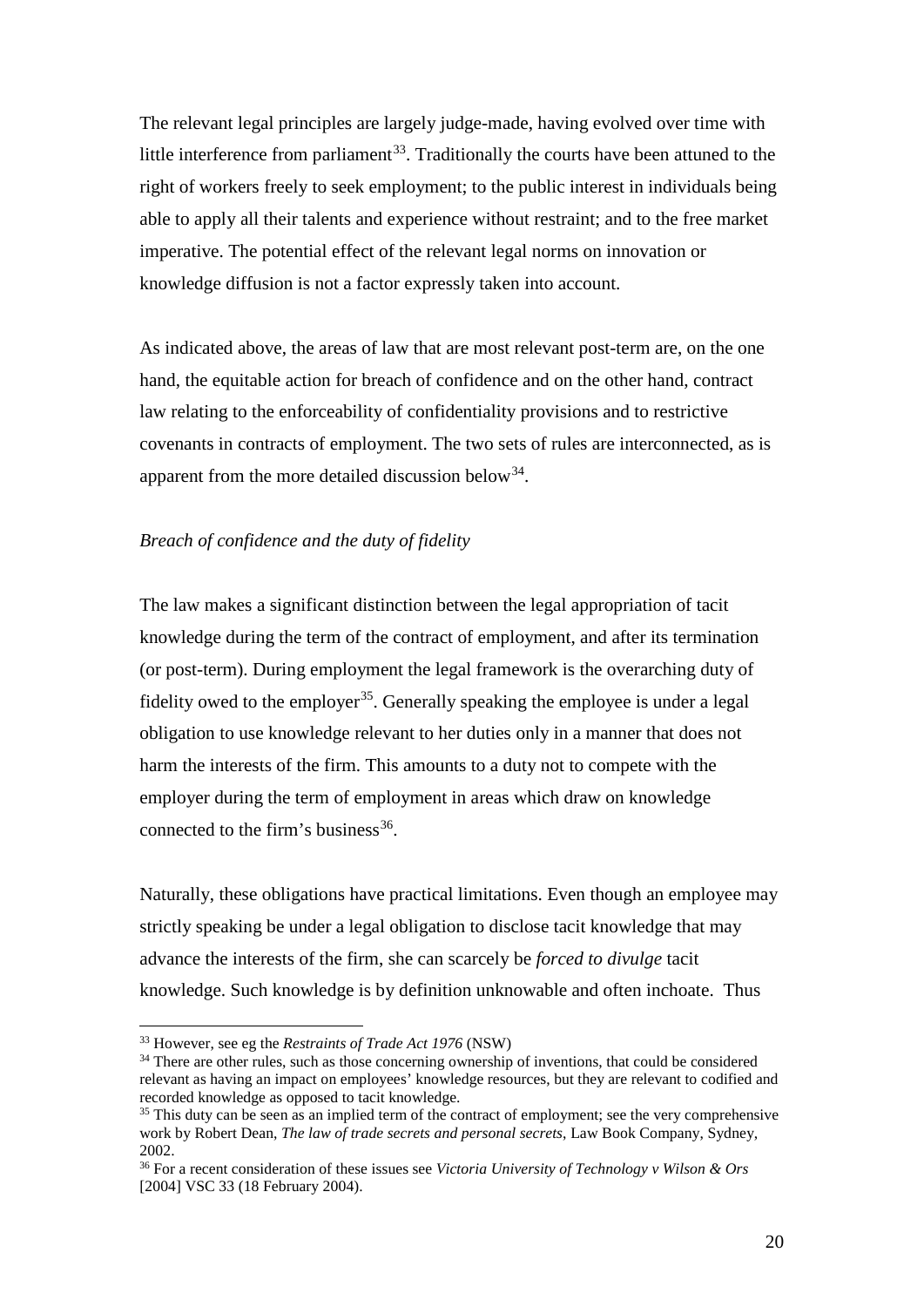there is rarely effective legal recourse available against an employee who chooses not to do so and goes on to exploit an idea, earlier conceived, post-term<sup>[37](#page-21-0)</sup>. The firm's legal appropriation of tacit knowledge resulting from fidelity is comprehensive.

Although it applies in principle only during the term of employment, the nature and extent of the duty of fidelity during employment is not irrelevant in relation to the mobility of an employee. The courts sometimes grant a remedy post-term, by tracing back to a breach of the duty of fidelity which occurred while the employee was still employed – eg where the employee can be shown to have deliberately copied confidential files just prior to departure.

But our main focus here is nonetheless on the narrower obligation of confidence which persists post-term, because in this equitable obligation (the legal means of protection of 'trade secrets') lies the answer to our core question: to what extent can a firm restrict an ex-employee from using tacit knowledge post-term? We shall see below that generally speaking, the action for breach of confidence only succeeds in a narrow category of case. As a result, firms have sought, as an alternative strategy, to restrain employees by contractual means from using tacit knowledge in a competitive manner for a period after termination. In other words, they attempt to extend their legal appropriation of tacit knowledge by imposing restrictive covenants or broad contractual definitions of trade secrets; but these are practices which courts have barely tolerated.

## *Knowledge protected by the action for breach of confidence*

The common law does not recognise property rights in trade secrets. This means that a remedy for a breach of confidence continues to be founded in equity, an area of law whose essence is to enforce conscionable conduct, good faith, in relationships of trust. Equity aims to protect not the relationship between a person and a reified intangible, but the relationship within which this intangible has passed between parties.

<span id="page-21-0"></span> $37$  Merges refers to an 'escape hatch' which the law allows employees to leave a firm before an idea is materialised (op. cit. ). He says '[…] an employee is in general free to leave a firm, develop an inchoate concept, and enjoy full ownership of the resulting invention. Thus, employee mobility continues to be an important policy informing both trade secret law and the law of ex-employee invention ownership.' (at [51]). See also *Secton Pty Ltd v. Delawood Pty Ltd* (1991) 21 IPR 136.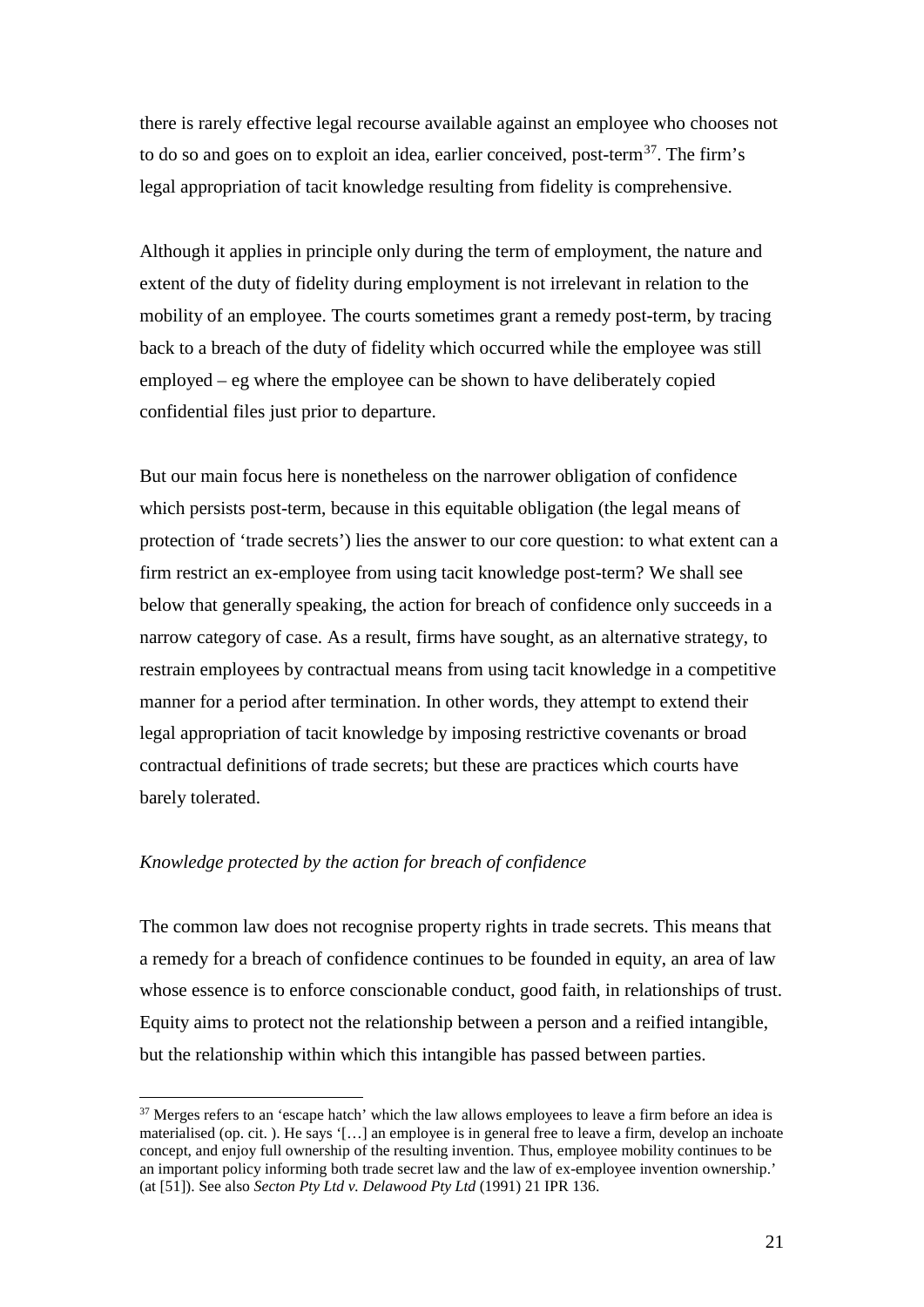The evidence tendered by the ex-employer to succeed in a breach of confidence action must suffice to establish the following elements on the balance of probabilities: the knowledge must be clearly identifiable, itemised and specific (sometimes the term 'documented' is used); it must have been communicated, obtained or generated in circumstances that expressly or by implication impose a duty of confidence on the recipient; it must not be in the public domain; it must be connected to the duties the employee had; and the knowledge must be used or communicated in a manner that is contrary to the obligations regarding its use.

In practice, the various elements commonly present serious evidentiary hurdles: they are of their nature difficult to prove, above all where the knowledge is tacit, ie is not codified and recorded. Tacit knowledge is per definition not recorded in some form which represents submissible evidence. The relevant evidence will very often only be fully known or available to the defendant, and any external traces of the employee's tacit knowledge will be difficult to trace back and connect to another firm.

Significant difficulties also flow from the fact that tacit knowledge is a seamless mass not consisting of readily identifiable isolated items. In fact this can be said about all knowledge: patent law attempts to overcome this difficulty by formulating detailed *a priori* requirements in an attempt to narrowly delineate excised items of knowledge – to circumscribe an invention. But success in such endeavours comes at a considerable administrative cost. When it comes to confidential tacit knowledge the identification process is in effect conducted *ex post*.

A firm is most likely to be successful if knowledge is codified and expressed in some record, that the employee has allegedly made off with. The physical record can then function as the boundary of the knowledge concerned, often clearly identifying its origins. But tacit knowledge is by definition not codified or recorded, so in relation to such knowledge chances of success are very much reduced. It will also be much more difficult for a firm to prove the when and the where of the source of the knowledge, and its connection to the erstwhile duties of the employee.

## *The skills/trade secret distinction*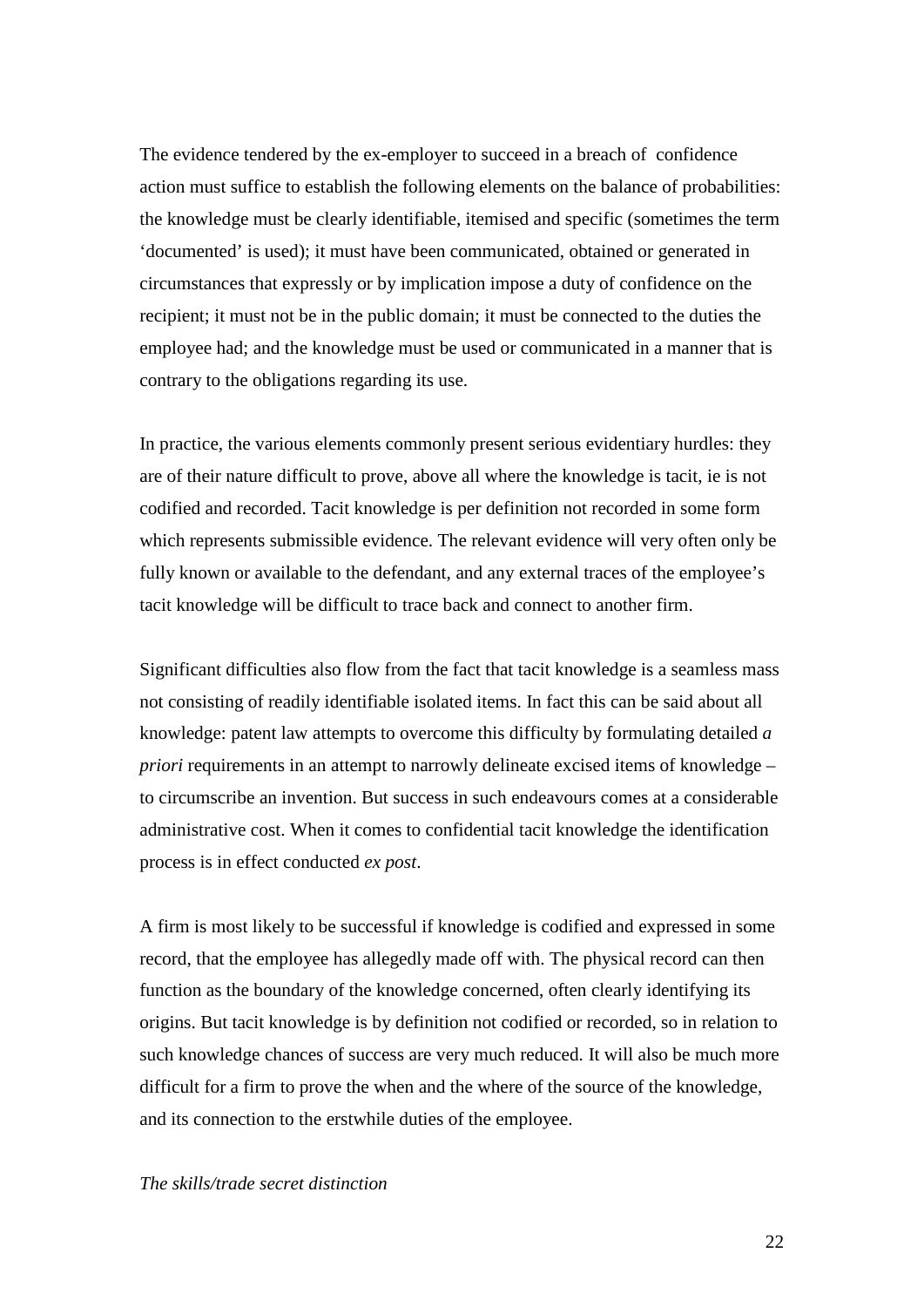The weak evidentiary position of the firm is further attenuated by policy motives: that the employee should be free to use her 'tools of trade' for her own benefit and that of society at large. Skill, experience, general knowledge acquired on the job – tacit knowledge in a broad sense – are all tools of trade. In a sense courts enforce a policy which views firms as primarily teaching and learning organisations, which build knowledge and skills of whose most efficient exploitation the employee is the best judge. In an action for breach of confidence against an ex-employee, courts will thus draw a careful distinction between genuine trade secrets – which the firm should be able to continue to appropriate – and such tacit knowledge as the employee should be free to dispose of, which the cases refer to as know-how, skill and experience or terms to that effect. Such know-how is more than just talent, because the courts quite clearly accept that this category contains knowledge that is learned or acquired, not innate.

There is a further motivation for upholding the distinction: the concern that an action for breach of confidence should not be an instrument that can be wielded to unduly restrain competition. In other words, a crucial distinction is drawn between legitimately restraining an ex-employee from using a genuine trade secret, and attempting to prevent an ex-employee from using what she has learned on the job to compete effectively<sup>38</sup>. Because of the seamless nature of knowledge and experience, any attempt to restrain an employee from using certain tacit knowledge has a dangerous tendency to restrain her from effectively using a whole lot more<sup>39</sup>. For this reason courts have tended to be even more protective of competition and of the rights of individuals to work to their full potential in the face of claims by ex-employers. As indicated above, such freedom is seen as beneficial both to them and to society as a whole, and courts have used various legal devices to safeguard it.

<span id="page-23-0"></span> <sup>38</sup> In *Wright v Gasweld* (1991) 22 NSWLR 317 Gleeson, CJ said: "An employer is not entitled to protect himself against mere competition by a former employee, and the corollary of that is that the employee is entitled to use skill, experience and know-how acquired in the service of the former employer in legitimate competition. It is in the public interest that this should be so.... At the same time the law will protect trade secrets and confidential information, and will intervene to prevent their misuse." See also *Kone Elevators Pty Ltd v Mcnay & Anor* (97001518; NSWSC); and *Stenhouse Australia Ltd v Phillips* [1974] AC 391, 400.

<span id="page-23-1"></span><sup>39</sup> See eg *AT Poeton Ltd v Michael Ikem Horton* [2001] FSR 169.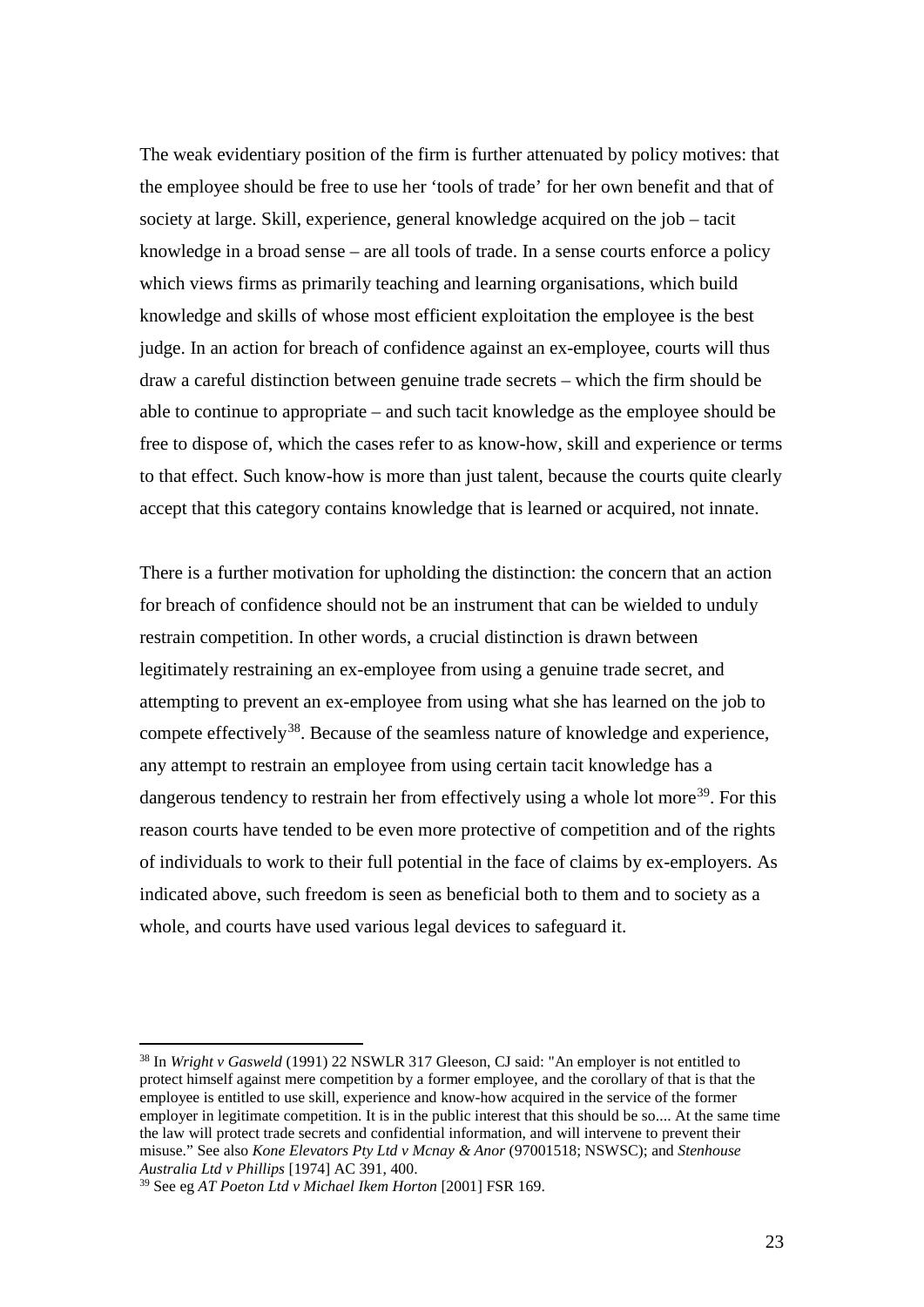*Faccenda Chicken* stands for the basic distinction, policed by the courts, between a genuine trade secret belonging to the employer, and know-how, skill & experience belonging to the employee<sup>[40](#page-24-0)</sup>. In practice this is of course a distinction which is often difficult to draw, for reasons that we have addressed above, and most importantly so in relation to unrecorded knowledge. This further reduces a firm's chances of success in legal action. The distinction has been further developed and refined in later cases. These, although arguably trending on some views towards improving the position of the firm, have simply introduced a further element of uncertainty, with a resulting chilling effect<sup>41</sup>.

Whatever the correct appraisal of the latest state of the law may be, any variations are of a detailed nature and do not greatly detract from the basic principle: processes of tacit knowledge migration between firms are largely untouched by the law. Even in cases where it was *unique to a firm*, employers' legal claims post-term have failed, because the knowledge concerned was accumulated by an employee over time in the course of the normal execution of her duties, and was neither specifically recorded nor specially protected as a trade secret<sup>[42](#page-24-2)</sup>. In other words, although by dint of her general duty of fidelity an employee may be under an obligation not to reveal or misuse certain knowledge that is unique to the firm, that tacit knowledge does not thereby amount to a trade secret 'protected' by the action for breach of confidence post-term: a court may well treat it as know-how, skill and experience<sup>[43](#page-24-3)</sup>. In any case, courts have a tendency to treat things that an employee has learned and knows well by normal processes of observation and 'doing' on the job as know-how, skill and experience rather than trade secrets<sup>[44](#page-24-4)</sup>. It will be different if knowledge is contained in a record,

<span id="page-24-0"></span> <sup>40</sup> *Faccenda Chicken Ltd v Fowler* [1987] Ch 117.

<span id="page-24-1"></span><sup>&</sup>lt;sup>41</sup> It may be that in some jurisdictions the courts are more ready to categorise certain kinds of knowledge as 'true' trade secrets or confidential information. But even if there are more successful cases or more cases taken to litigation, they still only represent the tip of the iceberg of tacit knowledge, and are severely constrained as far as legal threshold tests are concerned. 42 See eg *GD Searle & Co Ltd v Celltech Ltd* [1982] FSR 92.

<span id="page-24-3"></span><span id="page-24-2"></span><sup>43</sup> In *United Indigo Chemical Company Ltd v Robinson* [1931] RPC 178 Bennett J held that it would be almost impossible to restrain the defendant from using 'information he could not help acquiring.' (at 187). An injunction would restrain him from using his knowledge, skill and experience in the service 'of any one else but the plaintiffs' (at 187, quoting from *Herbert Morris*). The key point is that information can be confidential during employment, but not necessarily remain so after employment, a point stressed by Laddie J in *Ocular Sciences*, as pointed out in B. Gray, 'Ocular Sciences: A new vision for the Doctrine of Breach of Confidence?', *Melbourne University Law Review,* 23, 1, 1999, p. 241 ff.

<span id="page-24-4"></span><sup>44</sup> In *Printers and Finishers Ltd v Holloway* [1965] RPC 239 at 256 Cross J points out that an employee cannot be restrained by a court of law from using matters he generally recalls about the plant,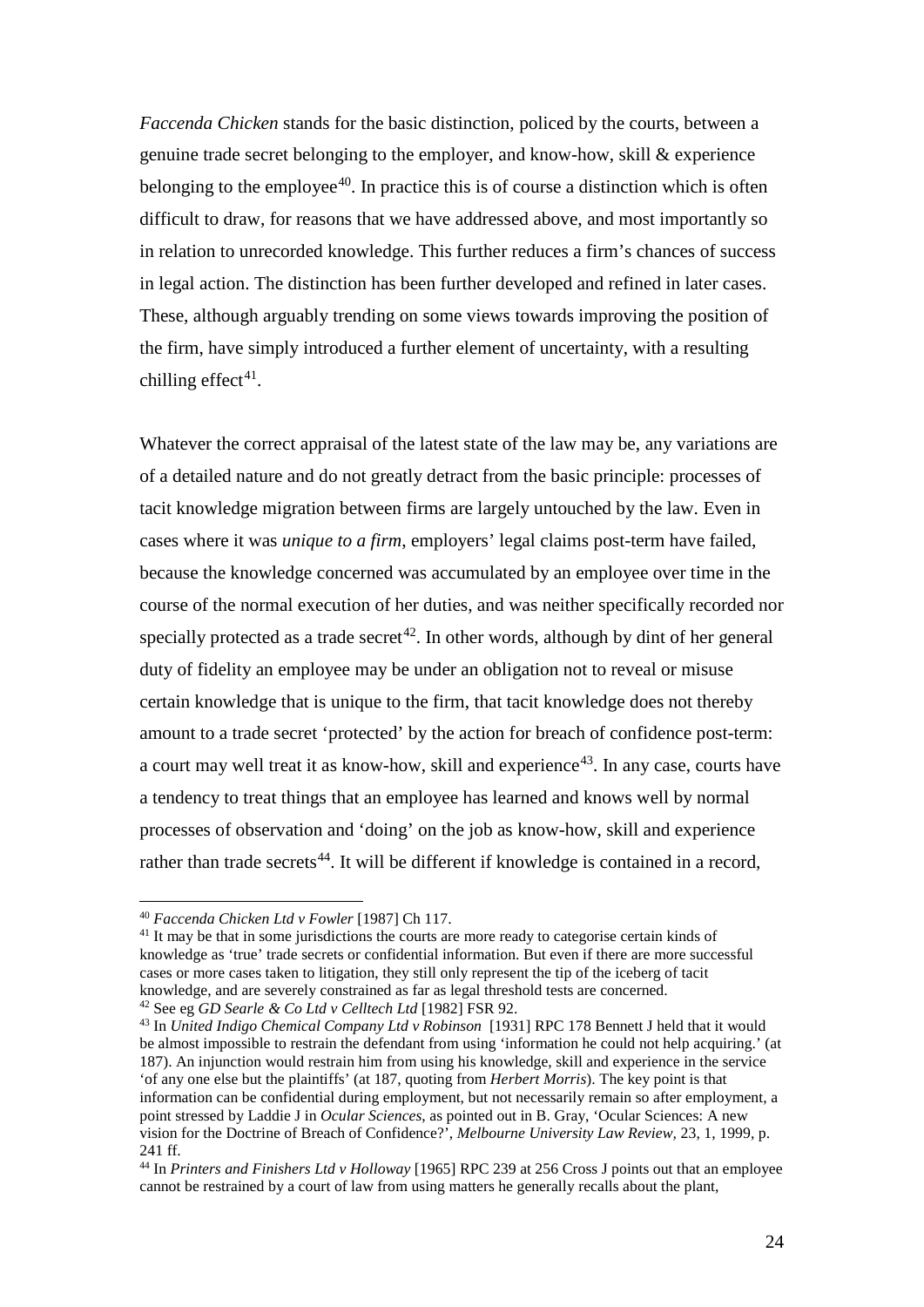like a list or manual, or if the learning process really amounted to a deliberate attempt to gather information and so misappropriate a trade secret.

In any event, what is perhaps most significant is that both conceptually and practically speaking courts will always find it difficult to make the distinction between a genuine trade secret, and the skill, knowledge and experience of an employee – their tacit knowledge. This renders the outcome of any attempt to enforce an alleged obligation of confidence very uncertain. The risk and expense involved, taken together with nonlegal reasons (eg lack of value to a new firm, give and take) explains why firms tend not to be motivated to pursue an ex-employee over alleged misuse of tacit knowledge.

The portability of tacit knowledge is therefore hardly restrained by the default rules of equity (commonly treated as part of intellectual property law). It is other rules, of labour law and contract that will potentially affect the employee's ability to migrate freely with her tacit knowledge. The former is not the topic of this article, but contract law where it attempts to vary the default rules discussed above, is further explored below. We shall see that as a general rule, contractual autonomy in relation to the extension of obligations of confidentiality post-term is overshadowed by the courts' aversion to restraints of trade<sup>45</sup>.

#### *Contractual extensions of obligations of confidentiality*

What are described above are indeed default rules: they apply in the absence of agreement to the contrary expressed in the contract of employment. Given the uncertainties and limitations inherent in relying on the action for breach of confidence, firms are motivated to seek recourse to contractual restraints that clarify and/or go beyond the default rules. One option is to seek the agreement of an employee to accept limitations on the use post-term of a spectrum of knowledge

processes, machinery of his ex-employer. 'Recalling matter of this sort is, to my mind, quite unlike memorising a formula or list of customers or what was said (obviously in confidence) at a particular meeting.' (). There is nothing wrong with an ex-employee relying on such recall and even if what he recalls was rather particular to the ex-employer's processes and factory, it 'is not readily separable from his general knowledge […] and his acquired skill […]' (at 256).

<span id="page-25-0"></span><sup>45</sup> In *Maggbury Pty Ltd v Hafele Australia Pty Ltd* [2001] HCA 70 (13 December 2001) the judges of the High Court split on the question whether the traditional rule rendering restraints of trade even voluntarily entered into unenforceable should continue to apply today, where there is more equality of bargaining power between better-informed parties.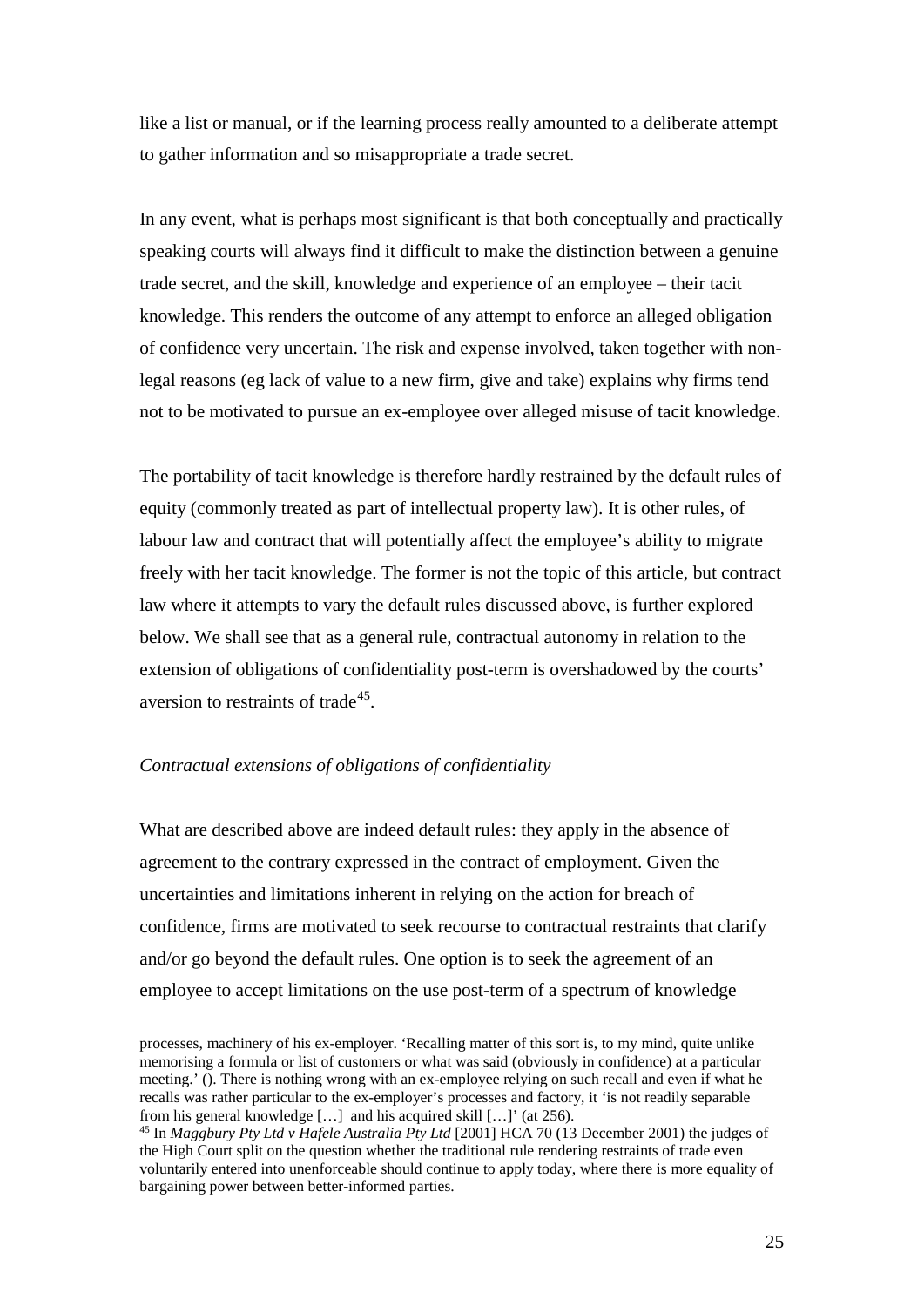contractually extended beyond that which equity will ordinarily recognise as a trade secret.

But this judges regard with disfavour. Courts have tended to discount the autonomy of contractual agreement in favour of broader policy goals, overriding private bargains that attempt to describe the category of 'trade secrets' or 'confidential information' too widely, as being contrary to public policy – the same arguments that limit the scope of the action for breach of confidence. Such provisions for instance, as claim to extend the obligation to knowledge that can be readily ascertained from public sources, have been held unenforceable  $46$ . In other words, it is difficult for firms to treat as confidential information contractually, such knowledge as does not meet the requirements of equity for that classification.

Nonetheless a firm may be able to extend the reach of legal appropriation by carefully drafted contractual clauses, at least by some margin. It may pre-empt evidentiary difficulties if certain items of knowledge can be adequately circumscribed in the contract of employment. But it will only be possible to do this either very specifically, referring to identified items of codified and recorded knowledge, or else in terms of categories that amount to genuine and practical identifiers. Any attempt to enforce a contractual claim expressed in terms of general and/or all tacit knowledge is doomed to fail. It would in any case be impracticable to enforce such claims, as knowledge is indivisible and evolves over time.

Thus contractual provisions extending the obligation of confidence usually will be either too narrow to have much impact in relation to tacit knowledge, or so broad as to falter on the rocks of uncertainty or public policy. Furthermore, even if certain knowledge is classed in a contract of employment as confidential information or a trade secret, a line will still have to be drawn between that and the general know-how, skill and experience of the employee – her tacit knowledge; hence the same

<span id="page-26-0"></span> <sup>46</sup> In *Triplex Safety Glass v Scorah* [1937] RPC 21 a contractual clause stipulated that the knowledge that the employee gleaned or discovered 'shall be the exclusive property of the Company.' This was too wide a term and unenforceable (at 28). See also *Electrolux v Hudson* [1977] FSR 312; and A. Monotti, 'Who owns my research and teaching materials: my university or me?', *Sydney Law Review*, 19, 4, 1997, 425.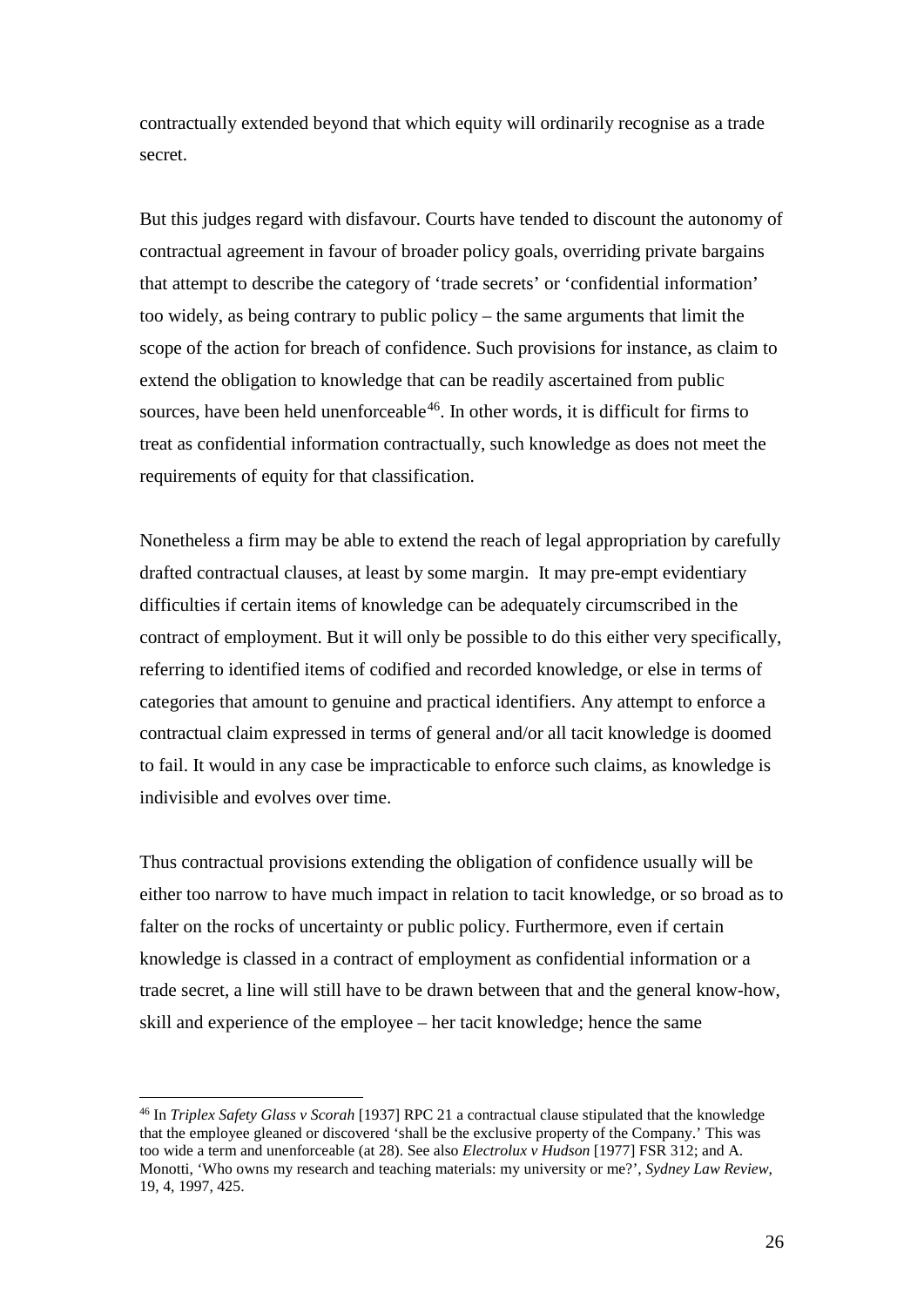difficulties plaguing the employer in breach of confidence cases will arise if she chooses to proceed on the basis of a breach of contract.

### *Restrictive covenants*

Faced with the uncertainties in relation to the kind of contractual provisions described above, firms attempt indirectly to appropriate tacit knowledge by a further contractual device: a general restraint on competition, or 'restrictive covenant'. It is arguably here that we come to the most crucial aspect of this area of the law.

The starting principle is clear: contractual restraints on general competition by an exemployee are against public policy and hence unenforceable at  $law<sup>47</sup>$  $law<sup>47</sup>$  $law<sup>47</sup>$ . This is even the case where there is no doubt about the quality of the bargain itself. The public interest in employees' free participation in competitive markets overrides contractual agreements even voluntarily entered into that restrain her freedom to use all her tacit knowledge and skills to advance her own and/or another firm's interests. Private bargains which aim to isolate one party from competition with the market as a whole (so with parties including others than the contractor) are undesirable.

However, the courts will enforce *some* restrictive covenants under a recognised exception to general illegality, if they are reasonable and connected to the protection of genuine trade secrets. Despite the strict limits of this exception, firms are motivated to negotiate restrictive covenants: they may calculate that a legal challenge is unlikely; that non-legal or customary norms in an industry will encourage compliance; or that the compensation offered for the covenant will be adequate to dissuade breach. The existing uncertainty about the permissible scope of restraints may not be a discouraging factor; it may in fact encourage inclusion of restraints of impermissible scope. We do not in fact know to what extent restrictive covenants are observed, or to what extent they are ignored without any resulting court action.

## *Reasonable restraints*

<span id="page-27-0"></span> <sup>47</sup> See *Nordenfeld v Maxim Nordenfelt Guns & Ammunition Co Ltd* [1894] AC 535; and *Herbert Morris Ltd v Saxelby* [1916] 1 AC 688, 715.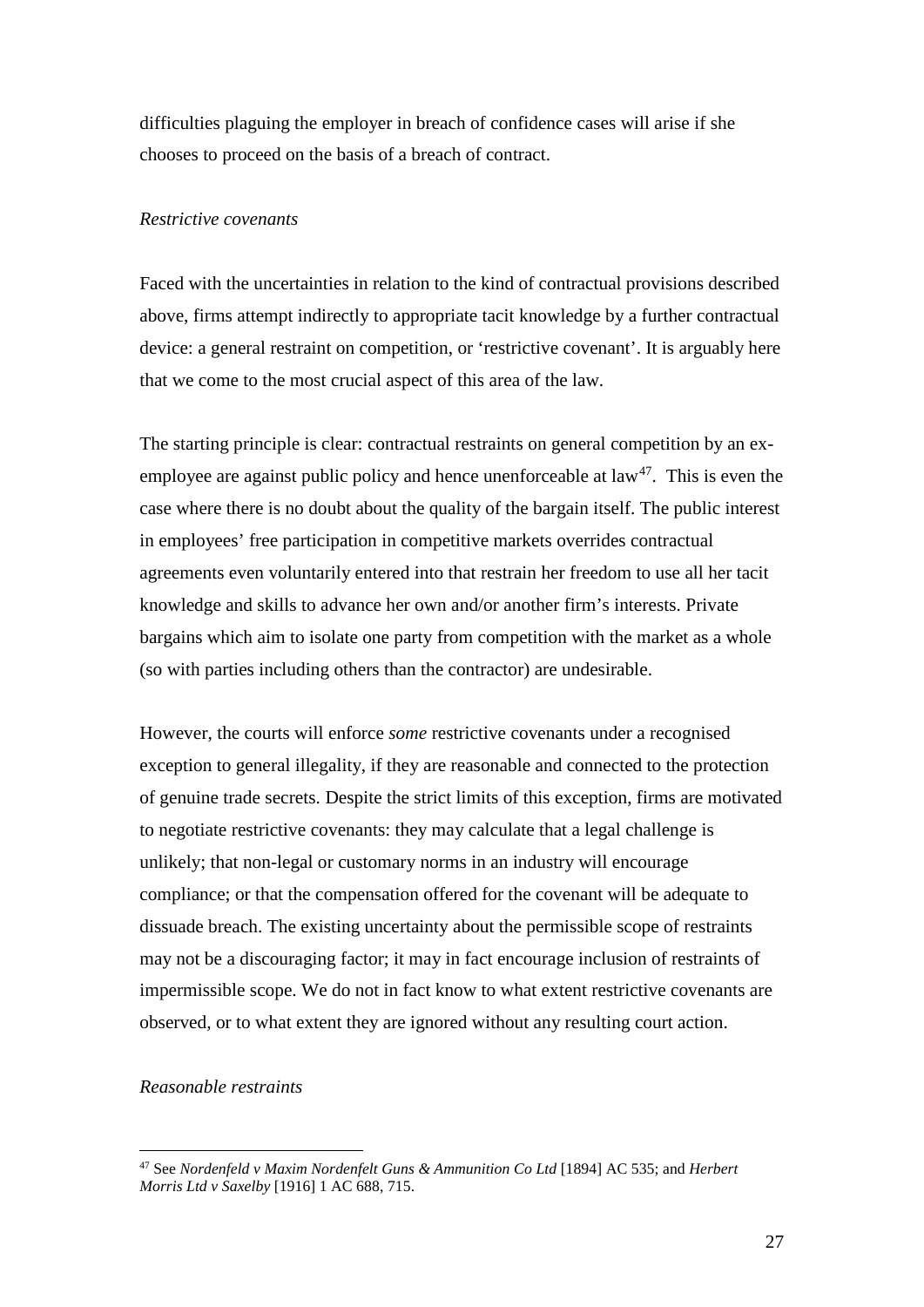As mentioned, the courts have held restraints of trade enforceable if they are reasonably required to protect genuine trade secrets or confidential information<sup>48</sup>. Thus two elements must in fact be established: that the firm has trade secrets to protect in this manner; and that the restraint is reasonable for the purpose of protecting them<sup>49</sup>. A restraint must thus be limited in time and/or area of operation, but there is no hard and fast rule as to what limitations are reasonable: it will depend on the circumstances<sup>50</sup>. Although there has been some fluctuation in terms of the width of allowable restraints, and in terms of the kinds of knowledge which it is legitimate to protect by a restrictive covenant<sup>51</sup>, on the whole the courts have again erred on the side of caution and employed various limiting mechanisms.

Nonetheless an enforceable covenant is arguably the most significant and effective restraint the law can impose on the migration of tacit knowledge, even if its extent is limited in time and place. As indicated above, the fact that certain restraints of this nature *are* enforceable may well have an effect that goes beyond what is visible in the cases: employees may be unwilling to challenge any restraint, freely entered into, in the courts, either because of industry standards, norms or customs, or because of the cost and uncertainty of litigation. If an employee has sought employment in breach of

<span id="page-28-0"></span> <sup>48</sup> *Nordenfeldt v Maxim Nordenfeldt Guns & Ammunition Company Limited* (1894) AC 535, also stands for the exception to the general principle a covenant was actually entered into for the purpose of protecting goodwill, rather than of confidential information. Partial restraints of trade are enforceable if reasonable, that is '[…] in reference to the interests of the public, so framed and so guarded as to afford adequate protection to the party in whose favour it is imposed, while at the same time it is in no way injurious to the public.' (per Lord Macnaghten at 565). See also eg *Haynes v Doman* [1899] 2 Ch 13, 19 and *Littlewoods Organisation Ltd v Harris* (1977) 1 WLR 1472, 1485.

<span id="page-28-1"></span><sup>49</sup> In *Herbert Morris Ltd v Saxelby* [1916] AC 688, Lord Atkinson points out that the employer is '[…] undoubtedly entitled to have his interest in his trade secrets protected, such as secret processes of manufacture which may be of vast value. And that protection may be secured by restraining the employee from divulging these secrets or putting them to his own use.' (at 702). But his skill and knowledge of his trade or profession he must be able to use: so much benefits him, and is also in the public benefit. Thus a restraint to protect a real trade secret, such as a manufacturing process, is legal, but one which stretches beyond that is not. In *Commercial Plastics v Vincent* (1964) 3 WLR 820, the judgement of the Court (Sellers, Pearson and Salmon LJJ) contains the following passage: 'It is clear from the authorities that the plaintiffs were not entitled to impose a restriction which would prevent the defendant from using in competition with the plaintiffs the skills and aptitude and general technical knowledge acquired by him in his employment by the plaintiffs. The restriction has to be justified in this case as being reasonably required for the protection of the plaintiffs' trade secrets by preventing the defendant from disclosing confidential information imparted to him by the plaintiffs in the course of his employment' (at 826).

<span id="page-28-2"></span><sup>&</sup>lt;sup>50</sup> In *Brightman* Rich J held the object must be 'to prevent rivals in trade becoming acquainted with the secrets of the internal management of the business and with the names of customers': *Brightman v Lamson Paragon* [1914] 18 CLR 331.

<span id="page-28-3"></span><sup>51</sup> See the discussion in *Wright v Gasweld Pty Ltd* (1999) 22 NSWLR 317 Gleeson CJ disagreeing with Kirby P and Samuels JA as to what kind of information can justify a covenant. For another example, see also *Weldon & CO v. Harbinson* [2000] NSWSC 272 (7 April 2000).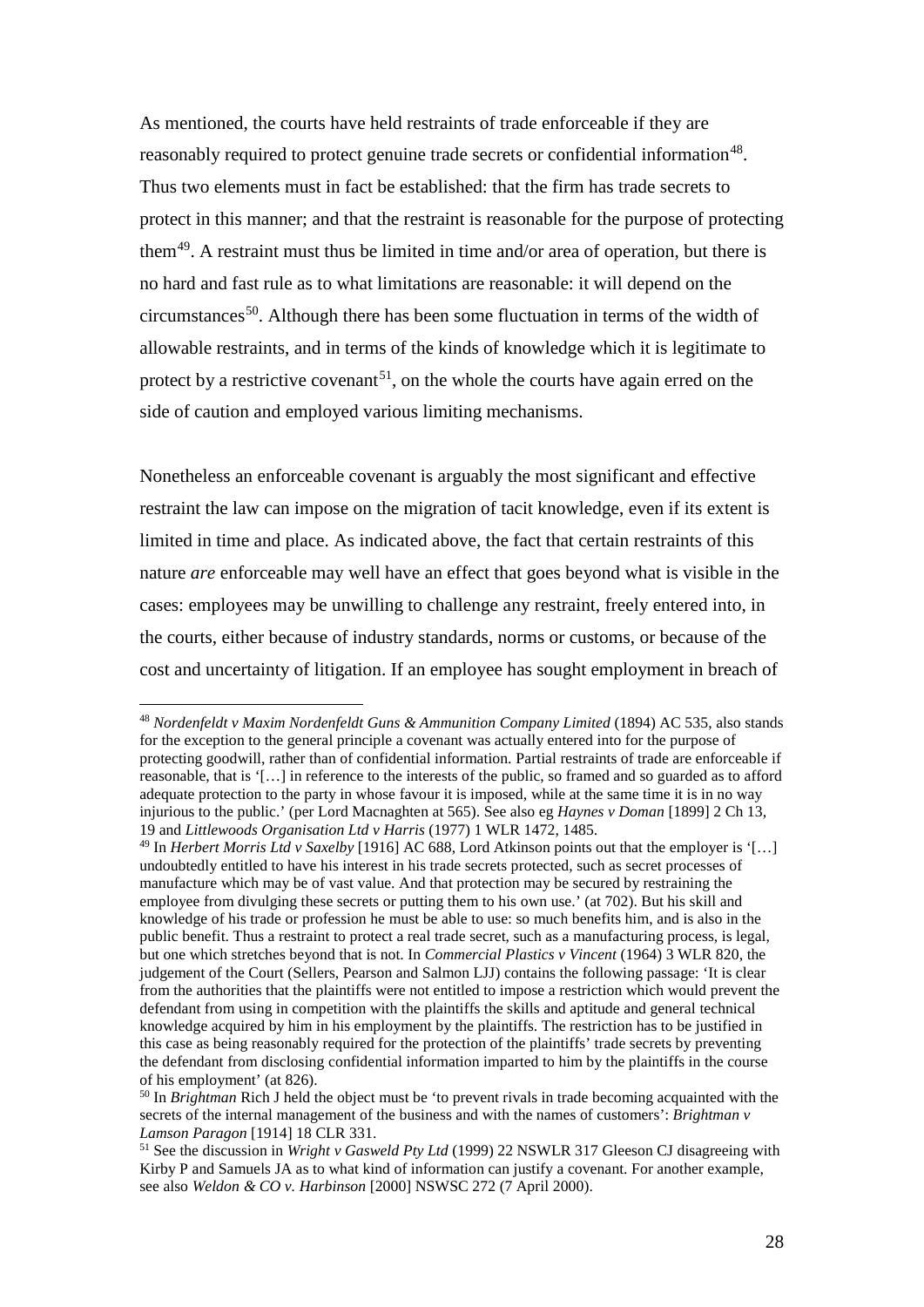a covenant, the new employer will unavoidably be involved in the issue of breach, and it may depend on that firm's willingness to play a role whether an employee choses to breach a covenant and resist a previous firm's attempts to enforce it in a court of law.

There is a question therefore whether, in the case of knowledgeable employees in R&D based industries, the restraint on mobility imposed by enforceable restrictive covenants is more counterproductive than is apparent from the cases. It may be that the balance between the public interest in encouraging tacit knowledge migration and the private interest of individual firms in reliable planning of its future exploitation requires a reassessment in this context.

#### *Conclusions concerning tacit knowledge and the law*

In the result, a firm has extensive legal rights over the tacit knowledge of its employees while employed; but employees are free to migrate between firms with the overwhelming majority of their tacit knowledge. A firm can only appropriate by law a very small fraction of the tacit knowledge of an ex-employee. The law thus attaches consequences to temporal rather than to substantive connections between tacit knowledge and the firm. The most significant forensic enquiry is not 'from which firm did the employee originally acquire this or that piece of knowledge?', but rather 'who does the employee with that knowledge work for now?'. In other words, a firm will rarely succeed if it attempts to trace the tacit knowledge of an ex-employee back to itself or its own knowledge resources or 'teaching' processes.

The principal exception lies in the domain of very specific knowledge, which in the vast majority of cases will be codified and recorded, rather than tacit. All other knowledge the employee is free to migrate with and shall not have to account for to any previous employer. Thus an employee can generally join a new firm with little concern about using knowledge obtained previously, except for very specific items. And firms can hire an employee safe in the knowledge that they will be able to obtain full disclosure of and benefit from what that employee knows, without being beholden to any previous employer. This may seem an obvious position to adopt, but in fact the law need not necessarily be so: in other areas of IP law, agreements are commonly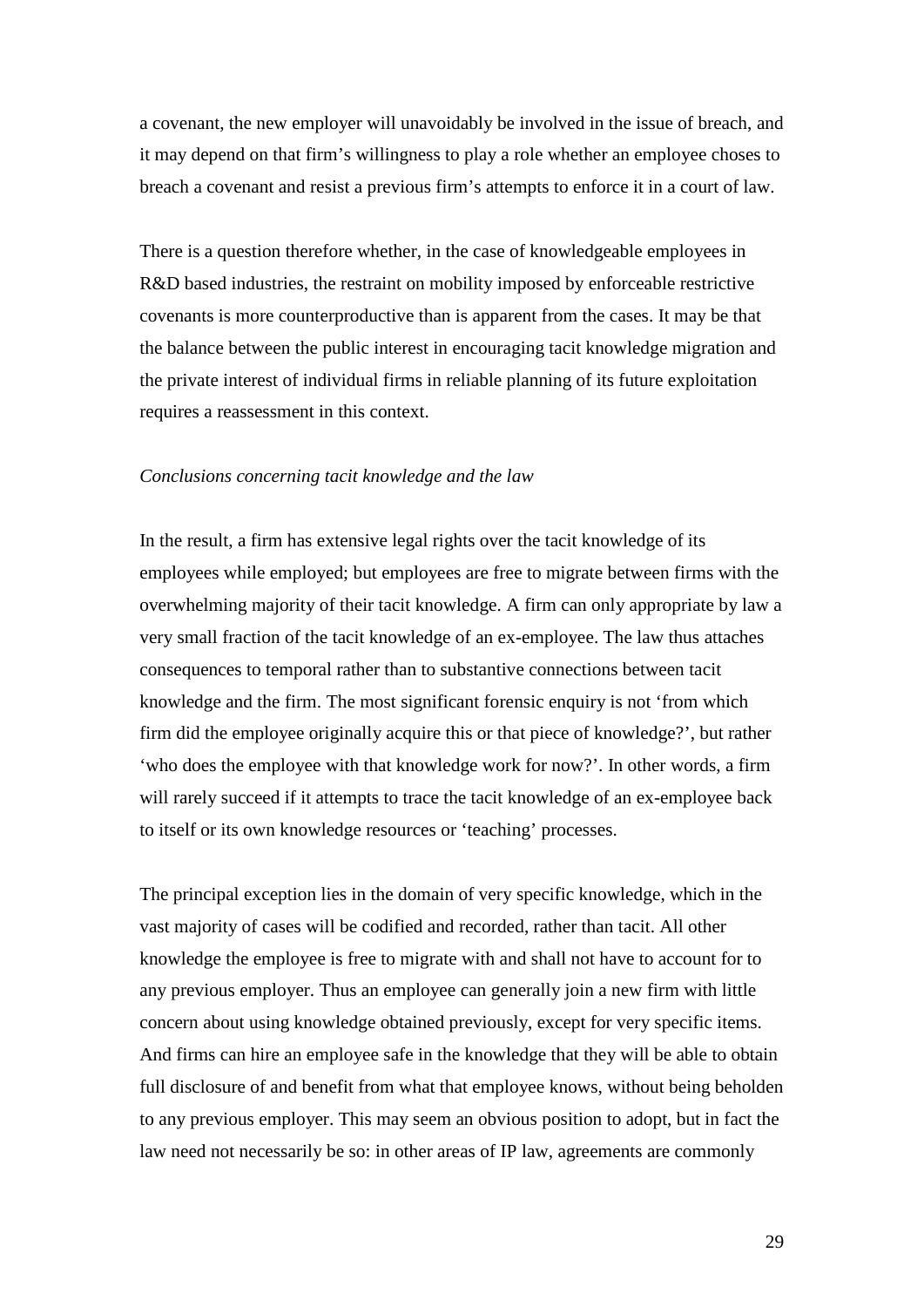based on tracing: think for instance on sponsorship arrangements for sporting identities.

## **CONCLUSION**

The law applicable to tacit knowledge migration has traditionally been dominated by policy concerns unconnected with innovation. Its origins lie in the recognised rights and freedoms of individual workers, and in competition concerns. Nonetheless the rule settings do promote tacit knowledge migration by imposing few legal restraints on the use of such knowledge post – term. This article suggests that the present balance of the law, irrespective of how it came about, is therefore generally favourable from an innovation policy perspective.

Nonetheless, two contemporary trends in particular cause some concern: towards greater acceptance and enforceability of restrictive covenants in general (the 'legal autonomy' approach); and towards permitting a broader class of information than strict trade secrets to be protected by a restrictive covenant. These trends – if such they indeed are – have little to commend themselves from an innovation perspective which advocates mobility of tacit knowledge. It is thus important that the courts continue to 'hold firm' in these areas to the significant principles that have been developed over time and do not allow developments at the margins gradually to undermine their continuing vigorous application.

The settings of trade secrets law have long been considered a factor underpinning disparities in national innovation performance. At the level of comparative law, the tacit knowledge migration – perspective may add a useful framework to this analysis. At the level of comparison between industries as well, differing normative choices and observance, for instance relating to restrictive covenants, may help to explain why technological transformation and a highly mobile workforce seem to go hand in hand in some industries, such as computing – the Silicon-valley phenomenon.

More generally speaking, firms might think it in their own interest to attempt to appropriate tacit knowledge post-term in various ways. However, they cannot be